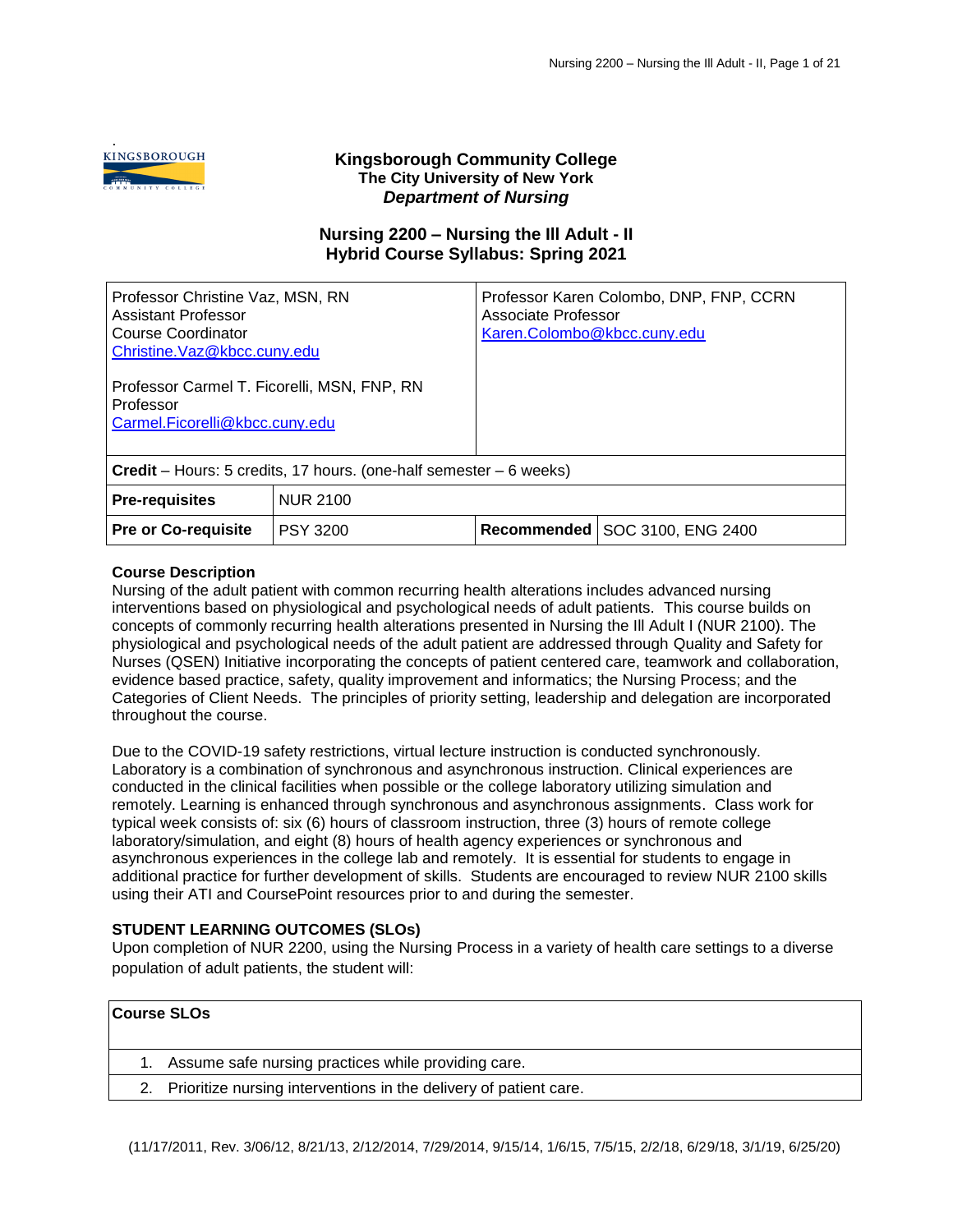- 3. Employ evidence-based practice while delivering nursing care.
- 4. Implement critical thinking modalities while providing care.
- 5. Interact collaboratively with members of the healthcare team.
- 6. Assume a leadership role when providing care.
- 7. Demonstrate competency when using technology in the provision of care.
- 8. Apply understanding of ethical and legal principles related to the practice of nursing.

## **ASSESSMENT MEASURES for COURSE SLOs**

Students will perform satisfactorily in the virtual classroom, laboratory/simulation and clinical setting as evidenced by achieving 75% or greater on written exam, various course specific written assignments, and demonstration of satisfactory performance on course specific clinical competency and evaluation tools.

## **ASSESSMENT TECHNOLOGY INSTITUTE (ATI) TESTING**

Kingsborough's Nursing Department uses ATI Nursing Education tutorials, testing and remediation each semester. Active participation in ATI assignments and testing is a requirement of this course and will account for 2% of the course grade. Failure to take the proctored exam as scheduled will result in a grade of incomplete and will prevent progression in the program.

## **ATTENDANCE**

Complete participation in class is possible only when students are able to focus attention on the class, therefore entering the virtual classroom after it has begun is disrespectful to Faculty and classmates. Talking out of turn or exhibiting other disruptive behaviors is not tolerated and students will be asked to leave the classroom or lab. Student must have video and audio capability turned on in order to participate in the virtual classroom setting.

All cell phones, smart devices or other multimedia devices that generate sound must be turned off when any member of the academic community enters the virtual classroom.

A student is deemed excessively absent in any course when he or she has been absent 15% of the number of contact hours a class meets during a semester. When a student is excessively absent, a grade of "WU" will be assigned as described in the college catalogue. Attendance at pre and post conference for laboratory experience is required. Absence from either pre or post conference constitutes an absence for the day's experience.

#### **STUDENTS WITH DISABILITIES**

Access-Ability Services (AAS) serves as a liaison and resource to the KCC community regarding disability issues, promotes equal access to all KCC programs and activities, and makes every reasonable effort to provide appropriate accommodations and assistance to students with disabilities. Your instructor will make the accommodations you need once you provide documentation from the Access-Ability office (D-205). Please contact AAS for assistance.

## **EXAM POLICY**

All course exams are administered electronically via ExamSoft. Students will be monitored during the exam therefore it is imperative that the student use a computer with audio and video capabilities. The student testing environment should be in an area with adequate Wi-Fi and free from distractions and personal items. [The CUNY Policy on Academic Integrity](https://www.kbcc.cuny.edu/faculty_staff/documents/Academic_Integrity_Policy.pdf#search=academic%20integrity%20policy%20) is strictly enforced throughout the exam. Any suspected violation of this policy may result in removal from the course. Examples of this behavior include, but are not limited to, talking, use of any reading material, hand gesturing, and the presence of other individuals in the immediate area. No headphones (both wireless and non-wireless) or any other device that can receive sound is permitted during the exam. There will be no individual exam reviews with faculty members and there will be no group exam review at the end of the exam.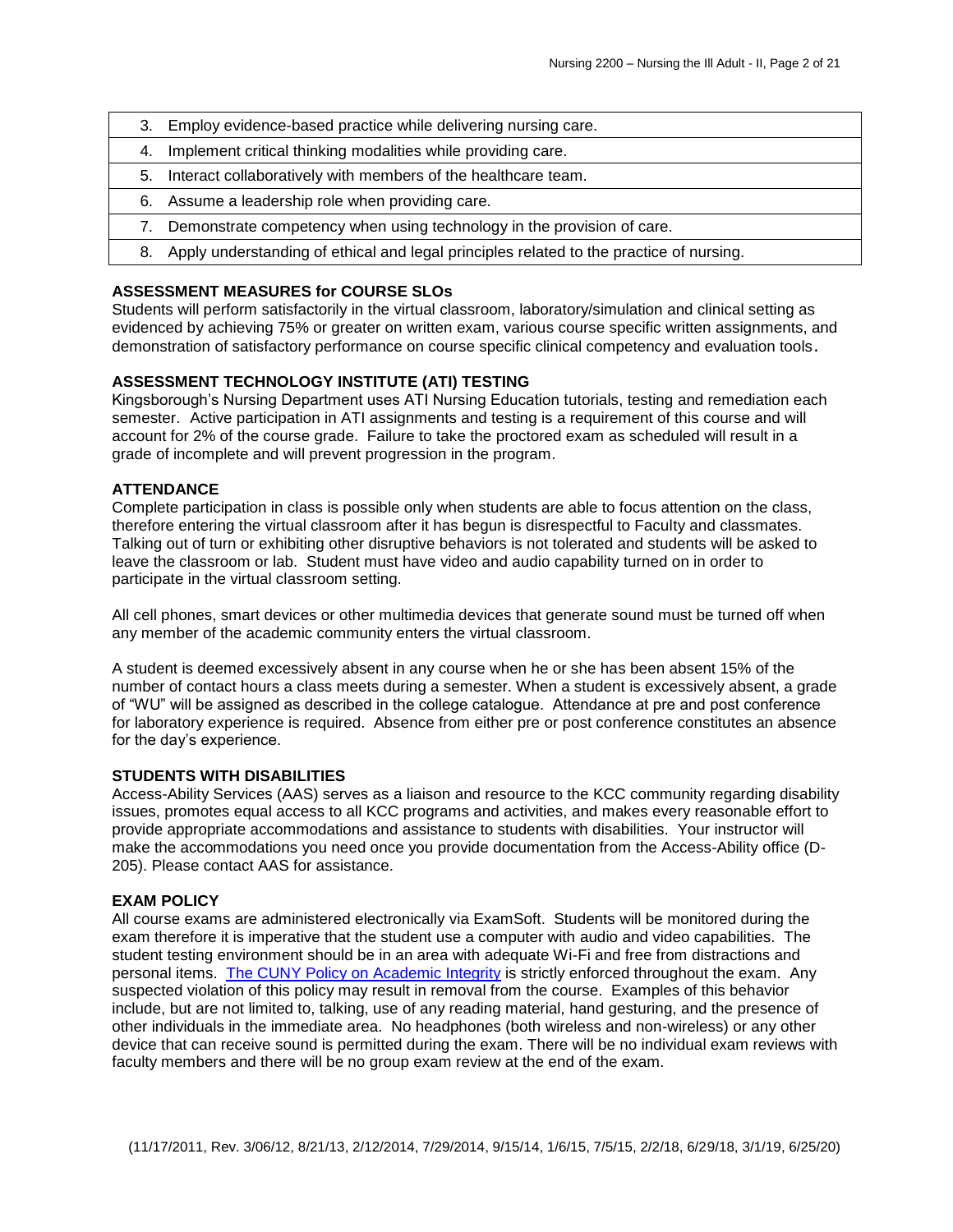Please be advised that, pursuant to accreditation requirements, the nursing program requires the mandatory use of remote proctoring tools for exams for all students in all nursing courses, regardless of whether a course is given in person or remotely.

#### **EVALUATION**

Grades will be calculated according to college and departmental policy as follows:

| $A+ 97-100$ | $B+ 87-89$    | $C+ 78-79$    | $D+ 66-69$  |
|-------------|---------------|---------------|-------------|
| A 93-96     | B 83-86       | $C = 75 - 77$ | D $60 - 65$ |
| A- 90 – 92  | $B - 80 - 82$ | $C-70-74$     | F < 60      |

W Withdrew without penalty<br>WU Unofficial withdrawal (cou

Unofficial withdrawal (counts as failure)

INC Doing passing work, but missing an assignment or an examination; changes to a "FIN" if work is not made up by the 10th week of the next 12-week session

FIN Failure as a result of an Incomplete

**Nursing 2200** grades will be calculated as follows:

| Lecture examinations average (2 exams) | 63%                            |
|----------------------------------------|--------------------------------|
| Final examination                      | 35%                            |
| ATI testing                            | 2%                             |
| <b>Clinical competency</b>             | Satisfactory or Unsatisfactory |
| <b>Unfolding Nursing Care Plans</b>    | Satisfactory or Unsatisfactory |
| Writing assignment                     | Satisfactory or Unsatisfactory |
| Case Study                             | Satisfactory or Unsatisfactory |
| <b>Cultural Paper Assignment</b>       | Satisfactory or Unsatisfactory |
| <b>ATI Practice Exams</b>              | Satisfactory or Unsatisfactory |
| <b>ATI Targeted Exams</b>              | Satisfactory or Unsatisfactory |

Students are expected to take all tests when scheduled. Exceptions to this rule will be for emergency situations and the faculty must know in advance. Students who do not take a test on the scheduled date are required to take a makeup test. All makeup tests may be given at the end of the semester. Students who fail to take the scheduled exams or makeup exams will receive a grade of zero for that test.

All written assignments must comply with college standards for written work. Written assignments are to be turned in during the class period on the date that they are due. All assignments must be handed in by the end of the course to complete the requirements of the course. A late assignment will meet the requirements of the course but will not receive full credit. If written assignments are not submitted by the end of the course, the student will receive a grade of "INC" for the course. Students must submit all assignments prior to the beginning of the next semester in order to progress in the program.

Clinical agency performance will be evaluated as Satisfactory (S) or Unsatisfactory (U). Performance that has been designated as "U" at the end of the course will result in failure of the course. A minimum average grade of "75%" is required on all clinical assignments to achieve a satisfactory clinical grade.

A virtual conference with the clinical instructor is required at mid-semester, and at the end of the course, at which time the student's progress in the course will be discussed. In addition, students may initiate conferences with the instructor at other times.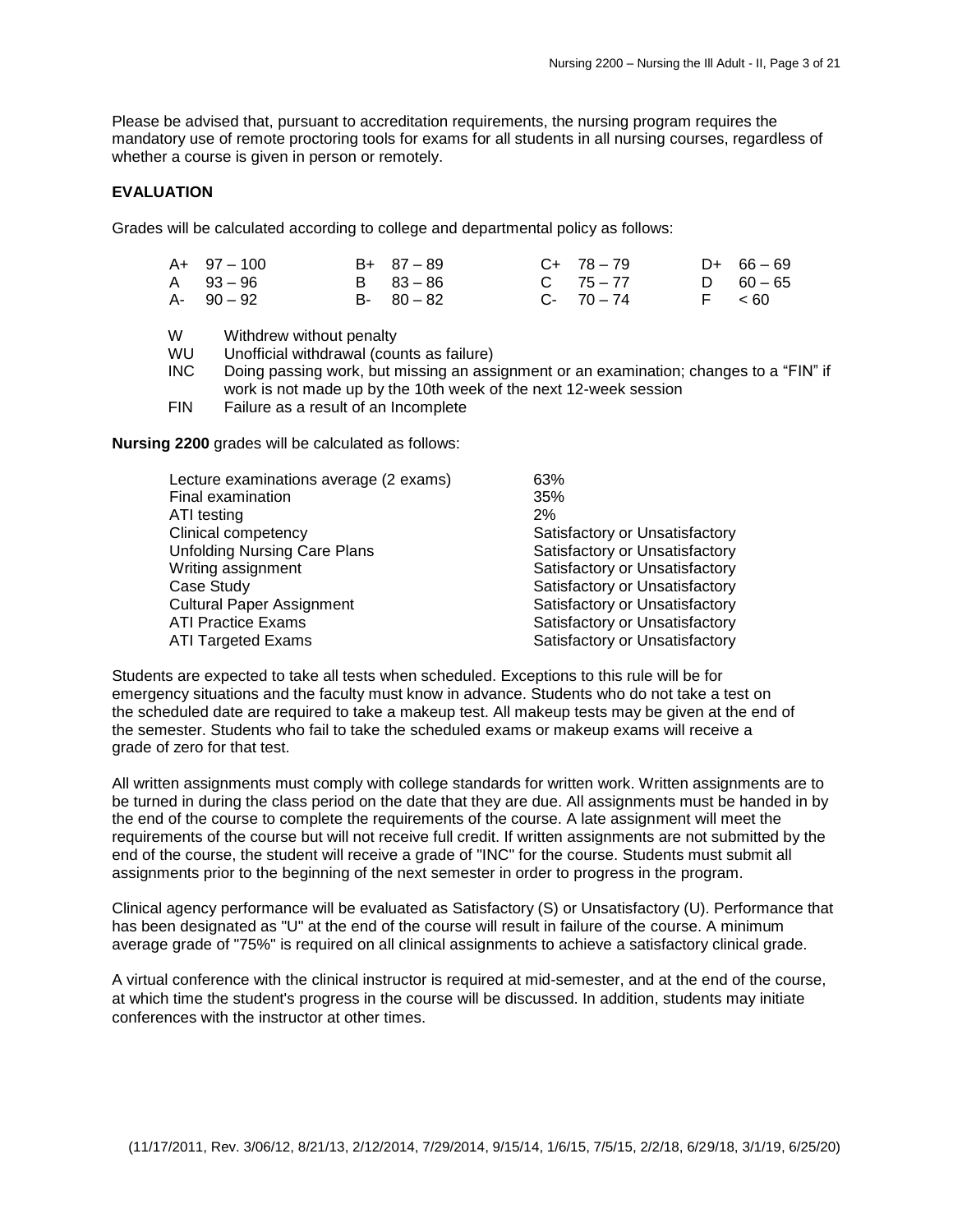# **RETENTION CRITERIA**

Criteria for retention in the Nursing Program mandates that students;

- 1. Earn a minimum of a "C" grade in every required Nursing and co-requisite course inclusive of BIO 1200, BIO 5100, ENG 2400, and PSY 3200.
- 2. **Students who achieve a "C-" grade in required clinical nursing course may apply to repeat the course one time only in the semester immediately following, subject to space availability. The minimum grade for clinical courses that are repeated is a "B."** The "Intent to Return to Nursing Course" form can be found on the KCC Website Nursing Department page under "Forms". This must be completed and include a plan of success that demonstrates significant changes in how they will approach the course when repeated. Only one required nursing course may be repeated. A grade of less than a "C" in a second nursing course will cause the student to be dismissed from the program.
- 3. Students must achieve a grade of "B" in order to pass NUR 1700. Students in NUR 1700 who achieve a failing grade of no less than "C-"may repeat the course one time only after submitting an "Intent to Return Form."
- 4. Students who enter Nursing 1700 and Nursing 1800 **MUST** complete the Nursing Program within four years from the date of entry into this course. Any student who has not attended nursing courses for two or more consecutive semesters cannot be readmitted into the Nursing Program unless qualifying examinations have been passed in the required nursing courses previously successfully completed. Qualifying examinations may be repeated only once.
- 5. Students in the clinical component can only appeal the retention criteria one time.
- 6. Students in the clinical component can only withdraw once and must be passing to do so.

#### **Teaching Strategies**

- Lecture/Discussion
- Simulated Laboratory Experiences
- Demonstration/Return Demonstration
- Case Studies
- Multicultural Written Assignment
- Multimedia
- Role Playing
- Gaming

## **REQUIRED ELECTRONIC TEXTBOOK (See Student Letter)**

Lippincott CoursePoint for Brunner & Suddarth's Textbook of Medical-Surgical Nursing Retail Purchases (i.e., Bookstore): 9781975124465 or Direct/Microsite Purchase: 9781975124502

## **REQUIRED TEXTBOOK:**

 Hargrove-Huttel, Cadenhead Colgrove (2014), Prioritization, Delegation & Management of Care, F. A. Davis Company (ISBN# 978-0-8036-3313-1)

## **REQUIRED RESOURCES:**

Assessment Technology Institute (ATI)

# **SUGGESTED REFERENCES:**

Nursing Central by Unbound Medicine

- Davis Drug Guide
- Diseases and Disorders
- Taber's Medical Dictionary
- Davis Lab and Diagnostics Guide
- Computer Assisted Instruction/ATI
- Course Point/Prep-U
- Pre and Post Conferences
- Health Agency Experiences
- Unfolding Nursing Care Plan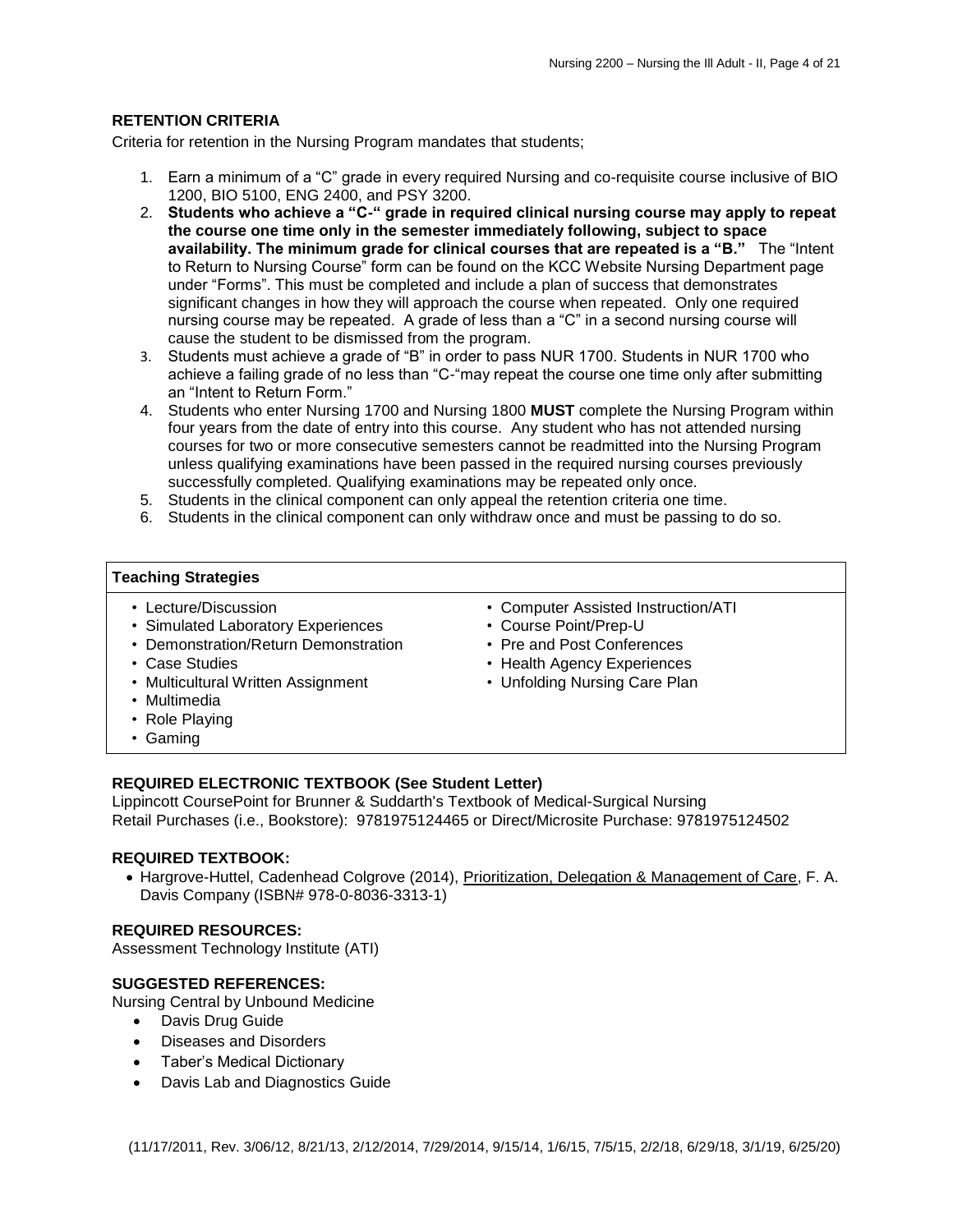# **RECOMMENDED TEXTBOOKS**

- Dudek, Susan G. (2017). Nutrition Handbook for Nursing Practice, 8<sup>th</sup> Edition, Philadelphia, PA.: J.B. Lippincott.
- Frandsen, G., Pennington, S., (2020). Abrams Clinical Drug Therapy, 12<sup>th</sup> Edition. Philadelphia, PA: Lippincott, Williams & Wilkins.
- Hopkins, Tracy (2011). Med Surg Notes Nurse's Clinical Pocket Guide, 4<sup>th</sup> Edition, Philadelphia, PA: F.A. Davis Company.
- LeFever-Kee, Joyce (2017). Laboratory and Diagnostic Tests with Nursing Implications, 10<sup>th</sup> Edition, Upper Saddle River, NJ: Pearson/Prentice Hall.
- Thomas, Clayton L., Editor. (2017). Taber's Cyclopedic Medical Directory, 23<sup>rd</sup> Edition. Philadelphia, Pa. F.A. Davis Company.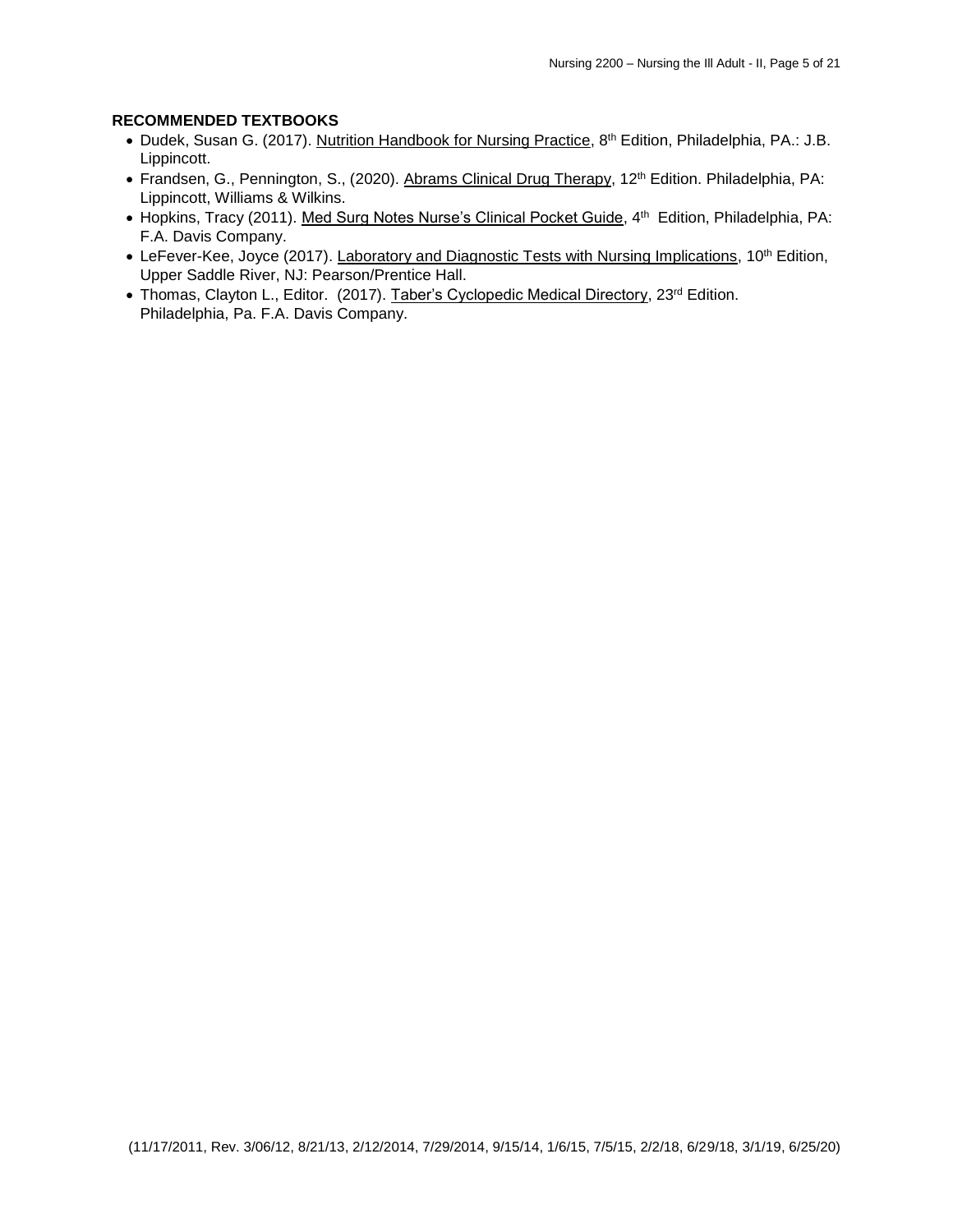## **All students are expected to have read and to adhere to the policies pertaining to the following, as outlined in the department's Nursing Student Handbook:**

- Attendance
- Malpractice insurance, health clearance, and CPR training
- Evaluation and grading
- Clinical competencies
- College laboratory practice requirements
- Clinical Agency experience requirements (including appropriate dress)
- Netiquette
- Specific dress requirements for each clinical course
- Drug calculation policy
- Mandatory skills review
- Criteria for retention in the nursing program
- Civility (including appropriate dress)
- Integrity

#### **TOPICAL OUTLINE**

\***Student receive a weekly lecture schedule posted on Backboard that reflects topics, reading assignments and method of delivery.** 

*Each unit incorporates the Categories of Client Needs: Safe and Effective Care Environment (Management of Care, Safety and Infection Control), Health Promotion and Maintenance, Psychosocial Integrity, Physiological Integrity (Basic Care and Comfort, Pharmacological and Parenteral Therapies, Reduction of Risk Potential, Physiological Adaptation*.

- Unit 1 Assessment & Management of the Patient who has an Oncological Disorder
- Unit 2 Assessment & Management of the Patient who has a Hematologic Cancer
- Unit 3A Assessment & Management of the Patient who has a Head & Neck / Lung Cancer
- Unit 3B Assessment & Management of the Patient who has a Gastrointestinal Cancer
- Unit 3C Assessment & Management of the Patient who has a Reproductive Cancer
- Unit 4A Assessment & Management of the Patient who has an Acute Neurological Disorder
- Unit 4B Assessment & Management of the Patient who has a Chronic Neurological Disorder
- Unit 5 Assessment & Management of the Patient who has a Spinal Cord Injury / Connective Tissue Disorder / Rehabilitative Disorder
- Unit 6 Assessment & Management of the Patient who has Assessment & Management of the Patient who has a Sensory Perceptual Disorder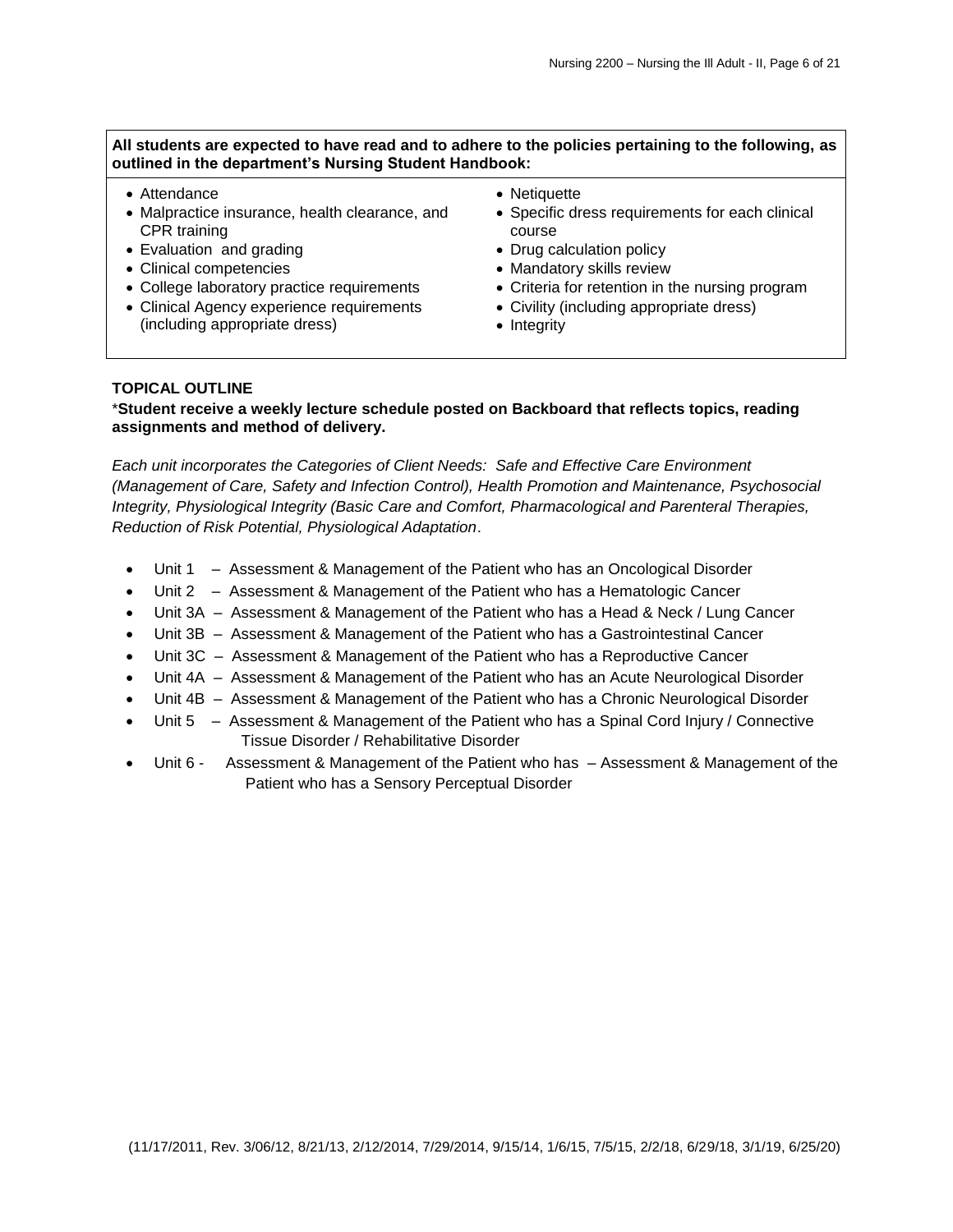# *Unit 1 – Care of the Patient who has an Oncological Disorder*

# **Content/Lecture Discussion**

- The structure and function of the immune system
- $\circ$  Role of the immune system, cell cycle review, abnormal cellular growth, classifications of tumors Strategies to involve the adult patient and family in reaching successful outcomes
- o Health teaching related to cancer prevention, care, oncological emergencies and end of life care
- Strategies for identifying and managing care
	- oCoordination of care utilizing leadership, delegation, and priority setting
	- o Team functioning on safety & quality of care
- Strategies relevant to the outcomes of care
	- $\circ$  Provision of cancer care with sensitivity and respect specific to the adult patient with cancer including
		- Combination chemotherapy
		- Radiation therapy
		- **Surgery**
		- **Bone marrow and stem cell transplant**
		- **Biological response modifiers**
		- Pain management
- Application of critical thinking processes when practicing safely in the delivery of care  $\circ$  Use of the nursing process throughout the mutually designed plan of care
- Utilization of technology
	- $\circ$  Communication and documentation of care rendered via electronic medical record
	- oUses hand held computer devices for health teaching
	- oUses the EHR to communicate and document care, and impart for medication reconciliation

# **Related Learner Experiences**

**Review:** Hinkle & Cheever: Chs.1, 7, 8, 9, 10, 12, 15, 16, 35.

# **Required Reading Prior to 1st day of class:**

- *Hinkle & Cheever*:
- Read Chapters 1 pp. 10-11, 3 pp. 27-36, 6 pp. 84-97, 8 pp. 129-130, 15 pp. 325-379

# **Computer Assisted Instruction & A/V materials**

- *All Programs*
- Mr. Singa: Non-Hodgkins
	- oPDS scenarios Adult Health Nursing Concepts and Skills-Hematology
- Mrs. Hogan: Leukemia
	- oPDS scenarios Adult Health Nursing Concepts and Skills- Hematology
- What is Cancer?
- Preventing Negligence in the 21<sup>st</sup> Century
- **ATI Nursing Education**
	- ATI Nurse Logic 2.0 Skills Module
		- oCentral Venous Access Device
			- oOstomy Care
			- o Infection Control

# **Laboratory/Simulation Experiences**

- Leadership and Delegation
	- oThe five rights of delegation
	- oRoles of UAP and LPN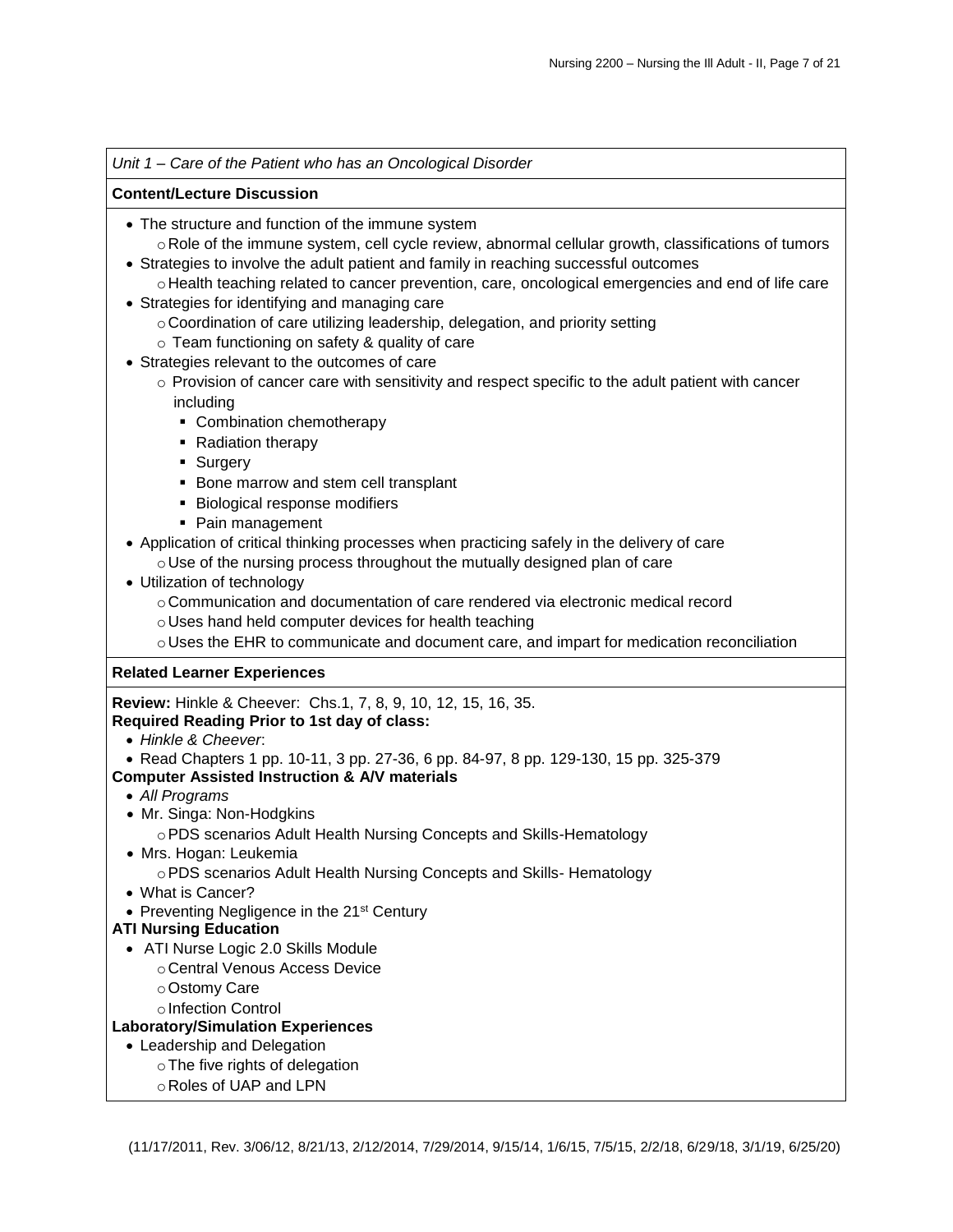*Unit 1 – Care of the Patient who has an Oncological Disorder*

oCommunicating effectively oManaging conflicts **Gaming**

**Jeopardy**

**Case Study**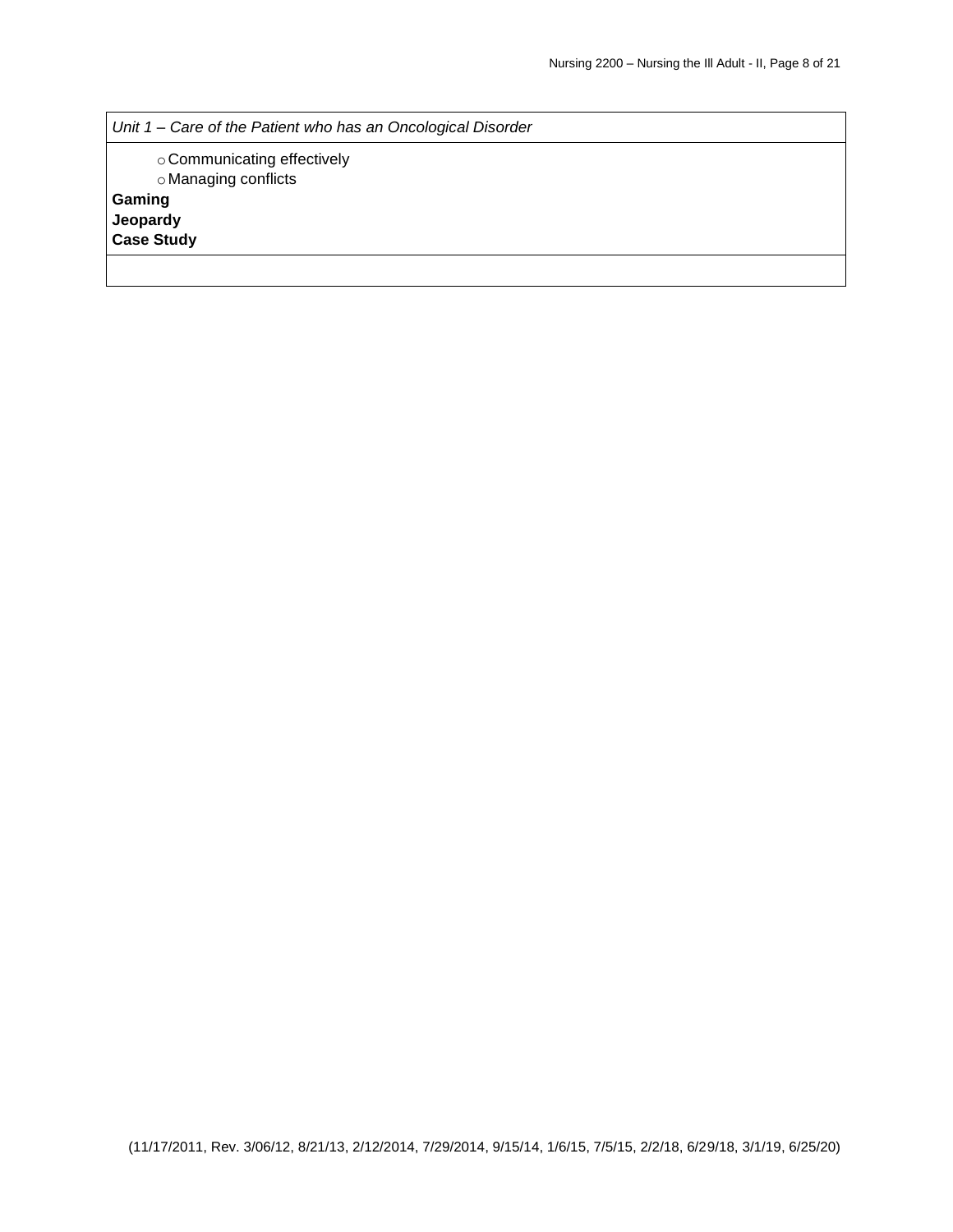# *Unit 2 – Care of the Patient with a Hematological Cancer*

## **Content/Lecture Discussion**

- The structure and function of the Hematological system
- Types of cancers
	- oAcute/chronic myelogeneous
	- oLymphocytic leukemia
	- o Hodgkin/ Non-Hodgkin's lymphoma
	- oMultiple myeloma
- Strategies to involve the adult patient and family in reaching successful
	- o Health teaching regarding hematological cancer prevention and care.
- Strategies for identifying and managing
	- $\circ$  Coordination of care in meeting related needs for the adult patient with a hematological cancer
	- oTeam functioning on safety & quality of care
- Strategies relevant to the outcomes of care
	- $\circ$  Provision of cancer care with sensitivity and respect specific to the adult patient with a hematological cancer including
		- Combination chemo and radiation therapies
		- **Bone marrow and stem cell transplant**
		- Pain management
- Application of critical thinking processes when practicing safely in the delivery of care
	- oUse of the nursing process throughout the mutually designed plan of care
- Utilization of technology
	- oCommunication and documentation of care rendered via electronic medical record
	- oUses hand held computer devices for health teaching
	- $\circ$  Uses the EHR to communicate and document care, and impart for medication reconciliation

# **Related Learner Experiences**

## **Required Reading**

 *Hinkle & Cheever*: Ch. 32 pp. 903-917; Ch. 33 pp. 925-930, 944-945; 948-949 Ch. 34 pp. 971-997. **Computer Assisted Instruction & AV materials**

- Mr. Singa: Non-Hodgkins
	- oPDS scenarios Adult Health Nursing Concepts and Skills-Hematology
- Mrs. Hogan: Leukemia oPDS scenarios Adult Health Nursing Concepts and Skills- Hematology
- Caring for the Patient with a CVAD
- ATI Targeted Medical-Surgical 2016: Immune

# **Laboratory/Simulation Experiences**

- Central Venous Access Devices (CVAD)
	- oPorts, PICCS
		- Accessing
		- De-accessing
		- Medication administration
		- Flushing
		- Sterile dressing change

# **Case Study**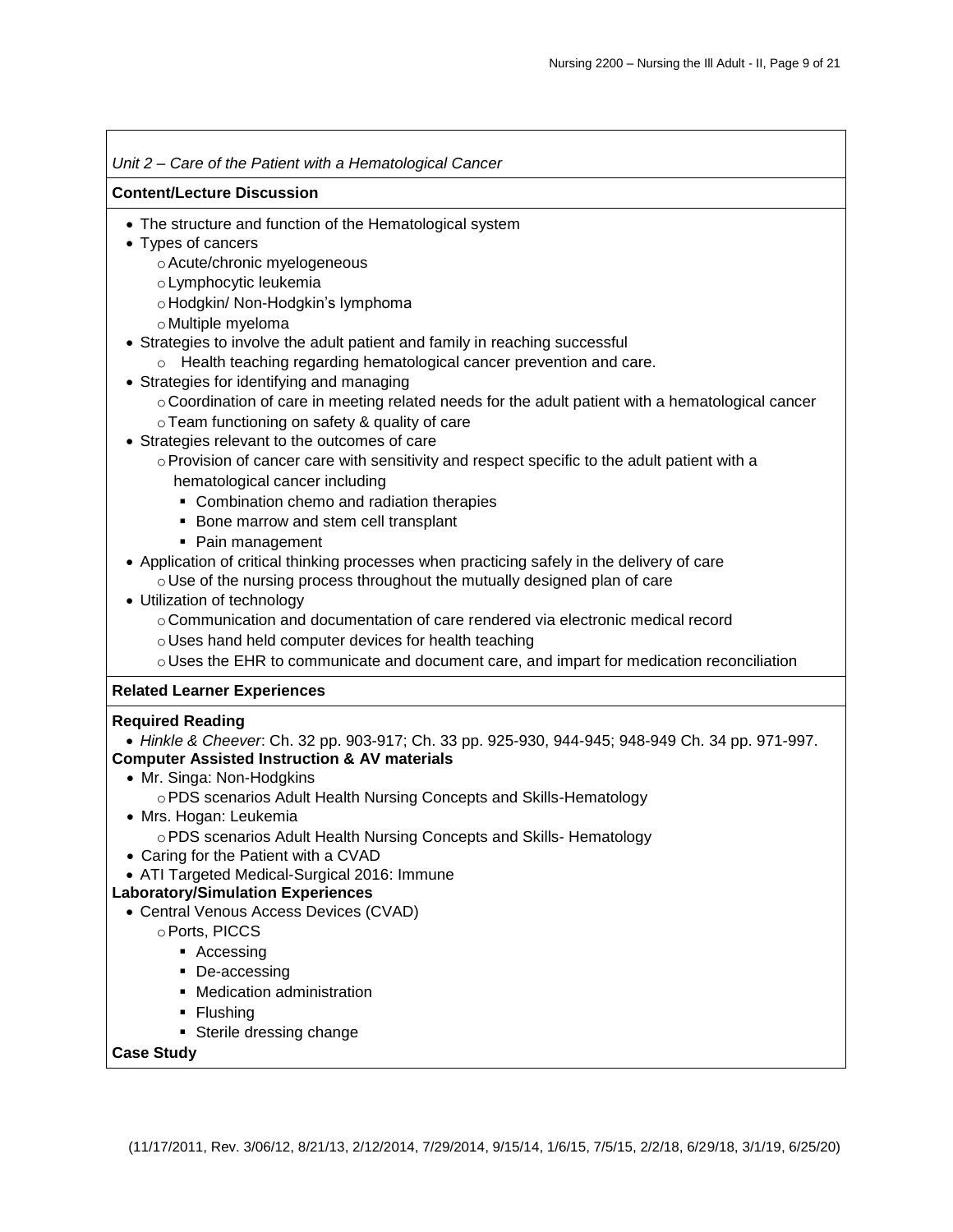*Unit 3A – Care of the Patient who has a Head & Neck / Lung Cancer* **Content/Lecture Discussion** The structure and function of the Respiratory System Strategies to involve the adult patient and family in reaching successful outcomes o Head & Neck Cancers Oral **Larynx**, pharynx oLung Cancer Small and Large cell Health teaching regarding head & neck / lung cancer prevention and care Strategies for identifying and managing care oCoordination of care in meeting related needs for the adult patient oTeam functioning on safety & quality of care when meeting the needs of the adult patient Strategies relevant to the outcomes of care  $\circ$  Provision of cancer care with sensitivity and respect specific to the adult patient with a head & neck cancer or lung cancer including **Surgery (Wedge Resection, Segmental Resection, Pneumonectomy, Lobectomy,** Laryngectomy) Combination chemo and radiation therapies • Phototherapy **Biological Response Modifier (BRM) Respiratory care**  Application of critical thinking processes when practicing safely in the delivery of care Use of the nursing process throughout the mutually designed plan of care Utilization of technology oUses the EHR to communicate and document care, and impart for medication reconciliation oUses hand held computer devices for health teaching. **Related Learner Experiences Required Reading** *Hinkle & Cheever:* Ch. 20 pp. 481-488; Ch. 21 pp. 511-560; Ch. 22 pp. 572-581; Ch. 23 pp. 621-624, **Computer Assisted Instruction & AV Material** • Ms. Frank: Lobectomy. • Mary Kelly: Small cell lung cancer oPDS scenarios Adult Health Nursing Concepts and Skills- Endocrine Caring for patients undergoing a laryngectomy • ATI Targeted Medical-Surgical 2016: Immune **Lab/Simulation Experiences** • Surgical Models oChest tubes oTracheostomies oSterile suctioning **Case Study**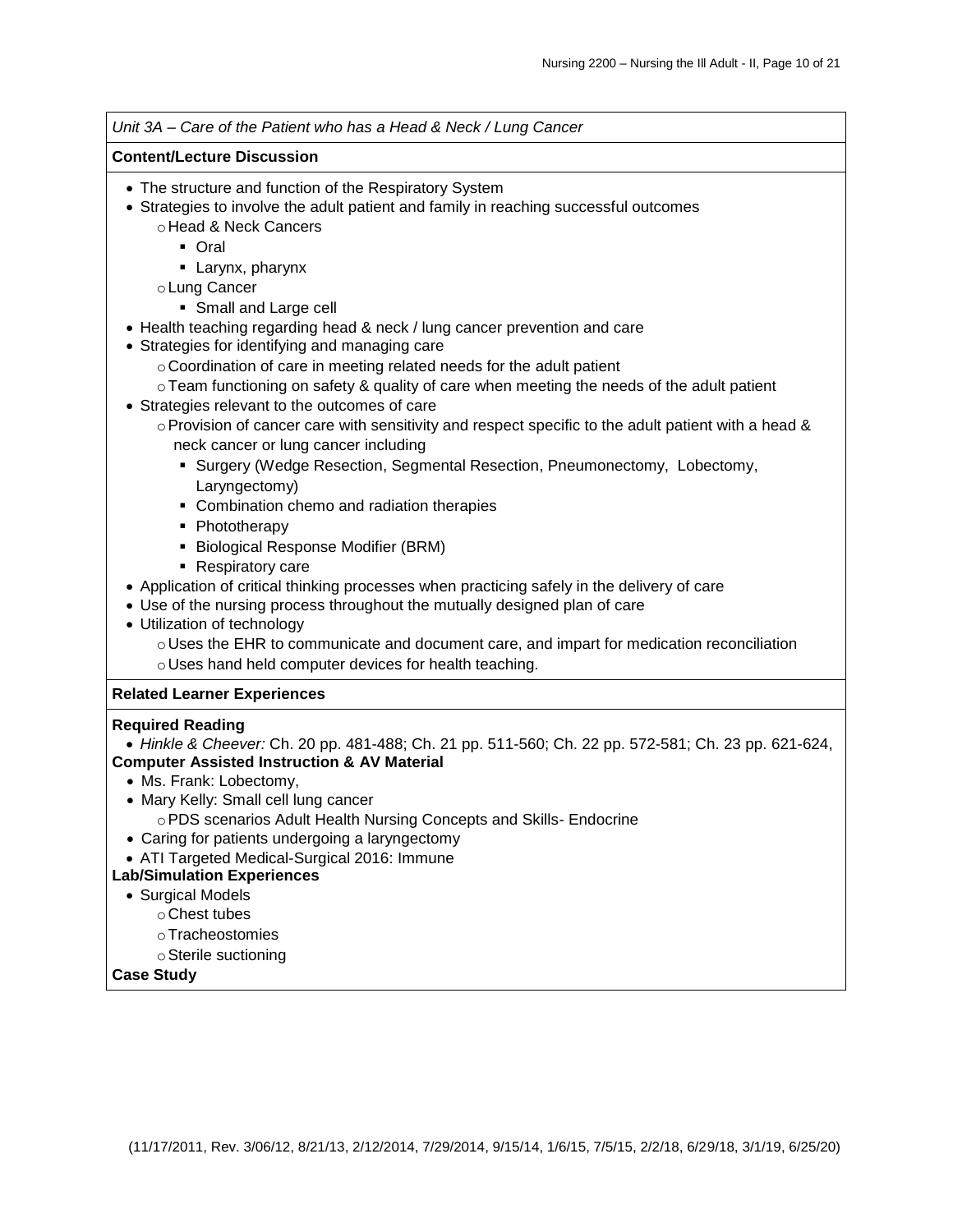|                                                                               | Unit 3B - Care of the Patient who has a Gastrointestinal Cancer                                           |
|-------------------------------------------------------------------------------|-----------------------------------------------------------------------------------------------------------|
| <b>Content/Lecture Discussion</b>                                             |                                                                                                           |
| • The structure and function of the Gastrointestinal System                   | • Strategies to involve the adult patient and family in reaching successful outcomes for the patient with |
| a GI cancer                                                                   |                                                                                                           |
| - Stomach (gastric)                                                           | - Colon                                                                                                   |
| - Pancreatic                                                                  | - Rectum                                                                                                  |
| - Liver                                                                       |                                                                                                           |
| care                                                                          | • Health teaching related to cancer prevention, cancer care, oncological emergencies, and end of life     |
| • Strategies for identifying and managing care utilizing a team approach      |                                                                                                           |
| ○ Coordination of care utilizing leadership, delegation, and priority setting |                                                                                                           |
|                                                                               | o Team functioning on safety and quality of care when meeting the needs of the adult patient with a       |
| GI cancer                                                                     |                                                                                                           |
| • Strategies relevant to the outcomes of care                                 |                                                                                                           |
|                                                                               | ○ Provision of cancer care with sensitivity and respect specific to the adult patient with a GI cancer    |
| including                                                                     |                                                                                                           |
| • Surgery                                                                     |                                                                                                           |
| ¤ Gastrectomy                                                                 | $E \times$ Low anterior resection                                                                         |
| ¤ Hemicolectomy                                                               | $E \times A-P$ resection                                                                                  |
| • Combination Chemo and radiation therapies                                   |                                                                                                           |
| <b>BRM</b>                                                                    |                                                                                                           |
| • Pain management.                                                            |                                                                                                           |
|                                                                               | • Application of critical thinking processes when practicing safely in the delivery of care               |
| • Use of the nursing process throughout the mutually designed plan of care    |                                                                                                           |
| • Utilization of technology in the care                                       |                                                                                                           |
| • Communicates and documents care rendered via electronic medical record      |                                                                                                           |
| o Uses hand held computer devices for health teaching                         |                                                                                                           |
| o Uses the EHR impart for medication reconciliation                           |                                                                                                           |
| <b>Related Learner Experiences</b>                                            |                                                                                                           |
| <b>Required Reading</b>                                                       |                                                                                                           |
|                                                                               | • Hinkle & Cheever: Ch. 44, pp. 1244-1256; Ch. 46, pp. 1304-1308; Ch. 47. pp. 1342-1349; Ch. 49 pp        |
| 1417-1425; Ch. 50 pp. 1450-1453;                                              |                                                                                                           |
| <b>Computer Assisted Instruction &amp; A/V Material</b>                       |                                                                                                           |
| • Colon Resection: Mr. Gold                                                   |                                                                                                           |
| ○ PDS scenarios Adult Health Nursing Concepts and Sills: GI                   |                                                                                                           |
| • Ostomy Care                                                                 |                                                                                                           |
| • ATI Targeted Medical-Surgical 2016: Immune                                  |                                                                                                           |
| <b>Case Study</b>                                                             |                                                                                                           |
| <b>Lab/Simulation Experiences</b>                                             |                                                                                                           |
| • Ostomies                                                                    |                                                                                                           |
| - End stoma                                                                   | - Koch pouch                                                                                              |
| - Loop stoma<br>- Double barrel stoma                                         | - Ileoanal reservoir                                                                                      |
|                                                                               |                                                                                                           |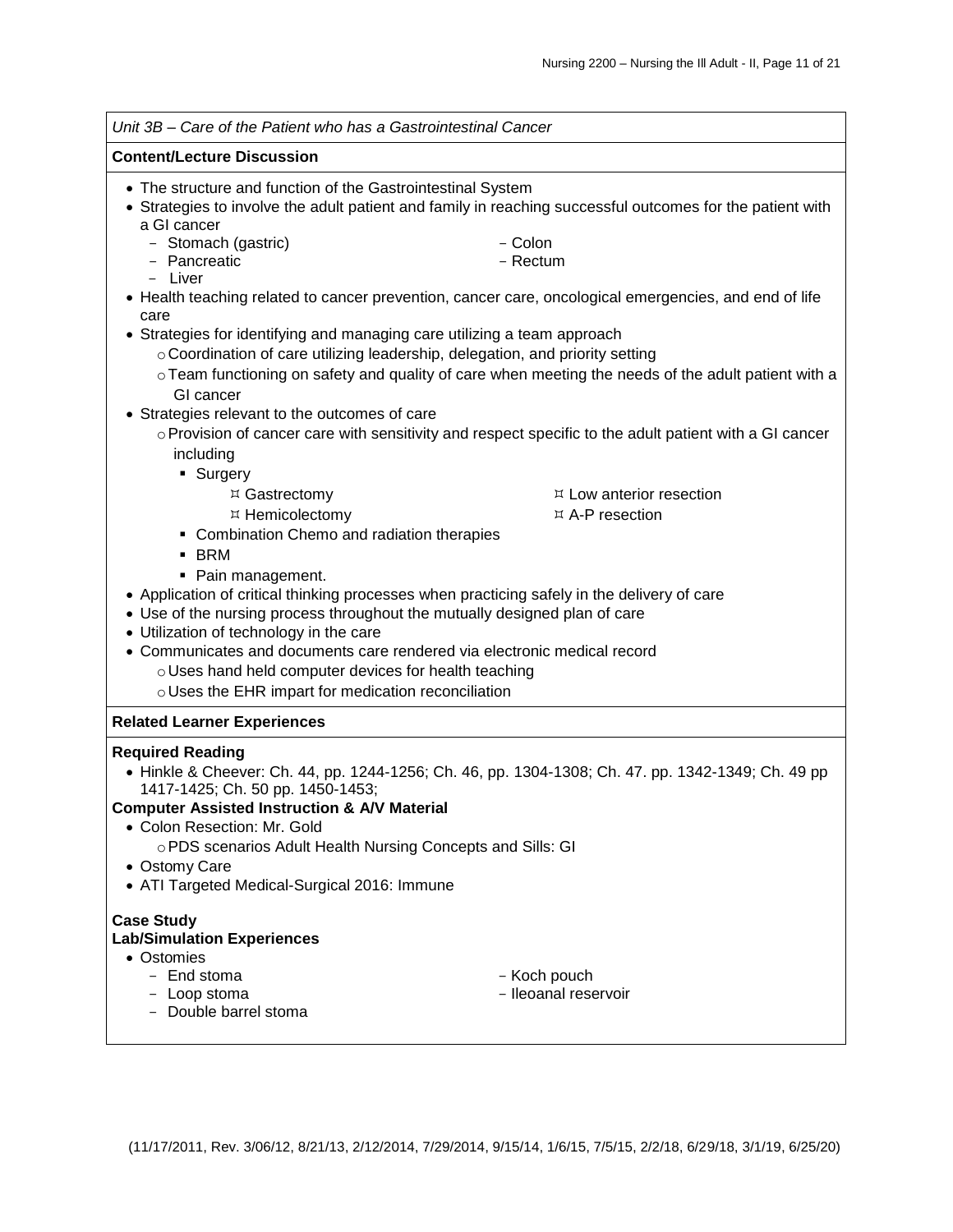| Unit 3C - Care of the Patient who has a Reproductive Cancer                                                                                                |                 |  |  |
|------------------------------------------------------------------------------------------------------------------------------------------------------------|-----------------|--|--|
| <b>Content/Lecture Discussion</b>                                                                                                                          |                 |  |  |
| • The structure and function of the Reproductive System:                                                                                                   |                 |  |  |
| o Review the male and female reproductive systems                                                                                                          |                 |  |  |
| • Strategies to involve the adult patient and family in reaching successful                                                                                |                 |  |  |
| o Health teaching related to cancer prevention, cancer care, oncological emergencies, and end of<br>life care                                              |                 |  |  |
| • Strategies for identifying and managing care utilizing a team approach                                                                                   |                 |  |  |
| ○ Coordination of care utilizing leadership, delegation, and priority                                                                                      |                 |  |  |
| o Team functioning on safety and quality of care                                                                                                           |                 |  |  |
| • Strategies relevant to the outcomes of care for the adult patient with a reproductive cancer:                                                            |                 |  |  |
| ○ Provision of cancer care with sensitivity and respect specific to the adult patient with a                                                               |                 |  |  |
| reproductive cancer including                                                                                                                              |                 |  |  |
| • Surgery                                                                                                                                                  |                 |  |  |
| ¤ Cryotherapy                                                                                                                                              | ¤ TAH-BSO       |  |  |
| ¤ LEEP                                                                                                                                                     | ¤ Prostatectomy |  |  |
| ¤ Conization                                                                                                                                               | ¤ Orchiectomy   |  |  |
| ¤ Mastectomy                                                                                                                                               |                 |  |  |
| o Combination chemo, radiation and hormonal Therapies<br>$\circ$ BRM                                                                                       |                 |  |  |
|                                                                                                                                                            |                 |  |  |
| o Pain management.                                                                                                                                         |                 |  |  |
| • Application of critical thinking processes when practicing safely in the delivery of care                                                                |                 |  |  |
| o Use of the nursing process throughout the mutually designed plan of care<br>• Utilization of technology                                                  |                 |  |  |
| o Communication and documentation of care rendered via electronic medical record                                                                           |                 |  |  |
| o Uses hand held computer devices for health teaching                                                                                                      |                 |  |  |
| $\circ$ Uses the EHR to communicate and document care, and impart for medication reconciliation                                                            |                 |  |  |
| <b>Related Learner Experiences</b>                                                                                                                         |                 |  |  |
|                                                                                                                                                            |                 |  |  |
| <b>Required Reading</b>                                                                                                                                    |                 |  |  |
| • Hinkle & Cheever. Ch. 56 pp. 1651-1663; Ch. 57 pp. 1706-1714; Ch. 58 pp. 1720-1726, 1730-1745;<br>Ch. 59 pp. 1753-1756, 1764-1778, 1780-1782, 1784-1785; |                 |  |  |
| <b>Computer Assisted Instruction &amp; A/V Materials</b>                                                                                                   |                 |  |  |
| • Assessing your risk for Breast Cancer                                                                                                                    |                 |  |  |
| • A Guide for Breast Self-Exam                                                                                                                             |                 |  |  |
| • ATI Targeted Medical-Surgical 2016: Immune                                                                                                               |                 |  |  |
| <b>Case Study</b>                                                                                                                                          |                 |  |  |
| <b>Written Assignment</b>                                                                                                                                  |                 |  |  |
| <b>Laboratory / Simulation Experience</b>                                                                                                                  |                 |  |  |
| Simulation: Care of the Patient with Mastectomy                                                                                                            |                 |  |  |
| • Surgical Models of Female & Male Cancers                                                                                                                 |                 |  |  |
| ○ Breast                                                                                                                                                   | o Prostate      |  |  |
| o Vulva                                                                                                                                                    | ○ Testicular    |  |  |
| $\circ$ Cervix                                                                                                                                             | o Bladder       |  |  |
| ○ Uterus                                                                                                                                                   |                 |  |  |
| o Ovaries                                                                                                                                                  |                 |  |  |
|                                                                                                                                                            |                 |  |  |
|                                                                                                                                                            |                 |  |  |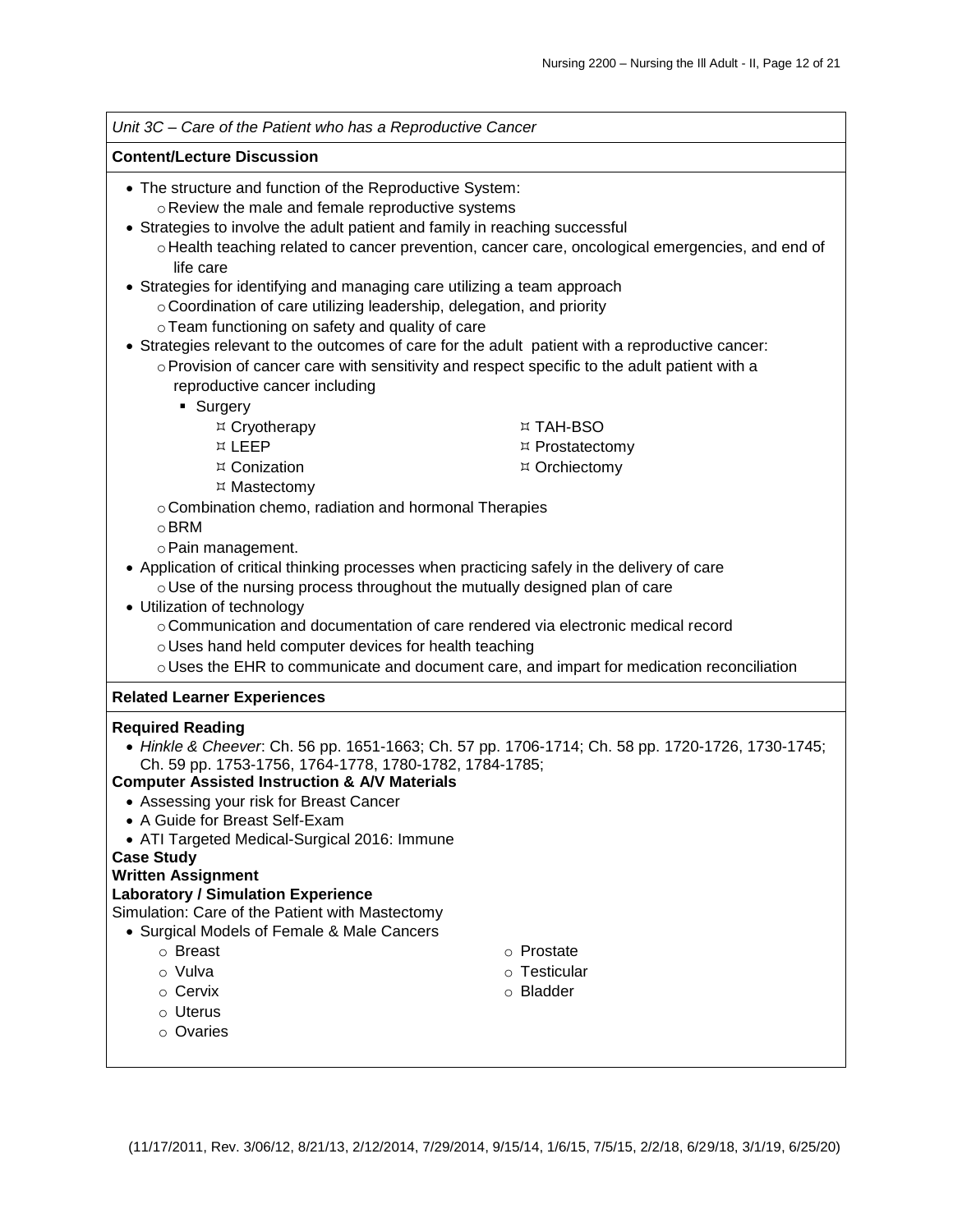| Unit 3D - Care of the Patient who has Skin Cancer                                                                           |                                                                                                        |  |  |
|-----------------------------------------------------------------------------------------------------------------------------|--------------------------------------------------------------------------------------------------------|--|--|
| <b>Content/Lecture Discussion</b>                                                                                           |                                                                                                        |  |  |
| • The structure and function of the Integumentary System                                                                    |                                                                                                        |  |  |
| • Strategies to involve the adult patient and family in reaching successful outcomes for the patient with                   |                                                                                                        |  |  |
| skin cancer                                                                                                                 |                                                                                                        |  |  |
| - Actinic keratoses                                                                                                         | - Basal cell carcinomas                                                                                |  |  |
| - Squamous cell carcinomas                                                                                                  | - Melanomas                                                                                            |  |  |
| • Health teaching related to cancer prevention, cancer care, oncological emergencies, and end of life<br>care               |                                                                                                        |  |  |
| • Strategies for identifying and managing care utilizing a team approach                                                    |                                                                                                        |  |  |
| $\circ$ Coordination of care utilizing leadership, delegation, and priority setting                                         |                                                                                                        |  |  |
|                                                                                                                             | ○ Team functioning on safety and quality of care when meeting the needs of the adult patient with      |  |  |
| skin cancer                                                                                                                 |                                                                                                        |  |  |
| • Strategies relevant to the outcomes of care                                                                               |                                                                                                        |  |  |
|                                                                                                                             | o Provision of cancer care with sensitivity and respect specific to the adult patient with skin cancer |  |  |
|                                                                                                                             |                                                                                                        |  |  |
| including                                                                                                                   |                                                                                                        |  |  |
| • Surgery                                                                                                                   |                                                                                                        |  |  |
| ¤ Cryosurgery                                                                                                               | $\upmu$ Curettage and electrodesiccation                                                               |  |  |
| $\overline{A}$ Excision                                                                                                     | ¤ Moh's surgery                                                                                        |  |  |
| ¤ Wide excision                                                                                                             |                                                                                                        |  |  |
| • Chemotherapy/Radiation                                                                                                    |                                                                                                        |  |  |
| • Biotherapy                                                                                                                |                                                                                                        |  |  |
| • Targeted Therapy                                                                                                          |                                                                                                        |  |  |
| • Application of critical thinking processes when practicing safely in the delivery of care                                 |                                                                                                        |  |  |
| • Use of the nursing process throughout the mutually designed plan of care                                                  |                                                                                                        |  |  |
| • Utilization of technology in the care                                                                                     |                                                                                                        |  |  |
| • Communicates and documents care rendered via electronic medical record                                                    |                                                                                                        |  |  |
| o Uses hand held computer devices for health teaching                                                                       |                                                                                                        |  |  |
| Uses the EHR impart for medication reconciliation                                                                           |                                                                                                        |  |  |
| <b>Related Learner Experiences</b><br><b>Required Reading</b>                                                               |                                                                                                        |  |  |
|                                                                                                                             |                                                                                                        |  |  |
| • Hinkle & Cheever. Ch. 60 pp. 1790-1793; Ch. 61 pp. 1833-1839;<br><b>Computer Assisted Instruction &amp; A/V Materials</b> |                                                                                                        |  |  |
| • ATI Targeted Medical-Surgical 2016: Immune                                                                                |                                                                                                        |  |  |
|                                                                                                                             |                                                                                                        |  |  |
|                                                                                                                             |                                                                                                        |  |  |
|                                                                                                                             |                                                                                                        |  |  |
|                                                                                                                             |                                                                                                        |  |  |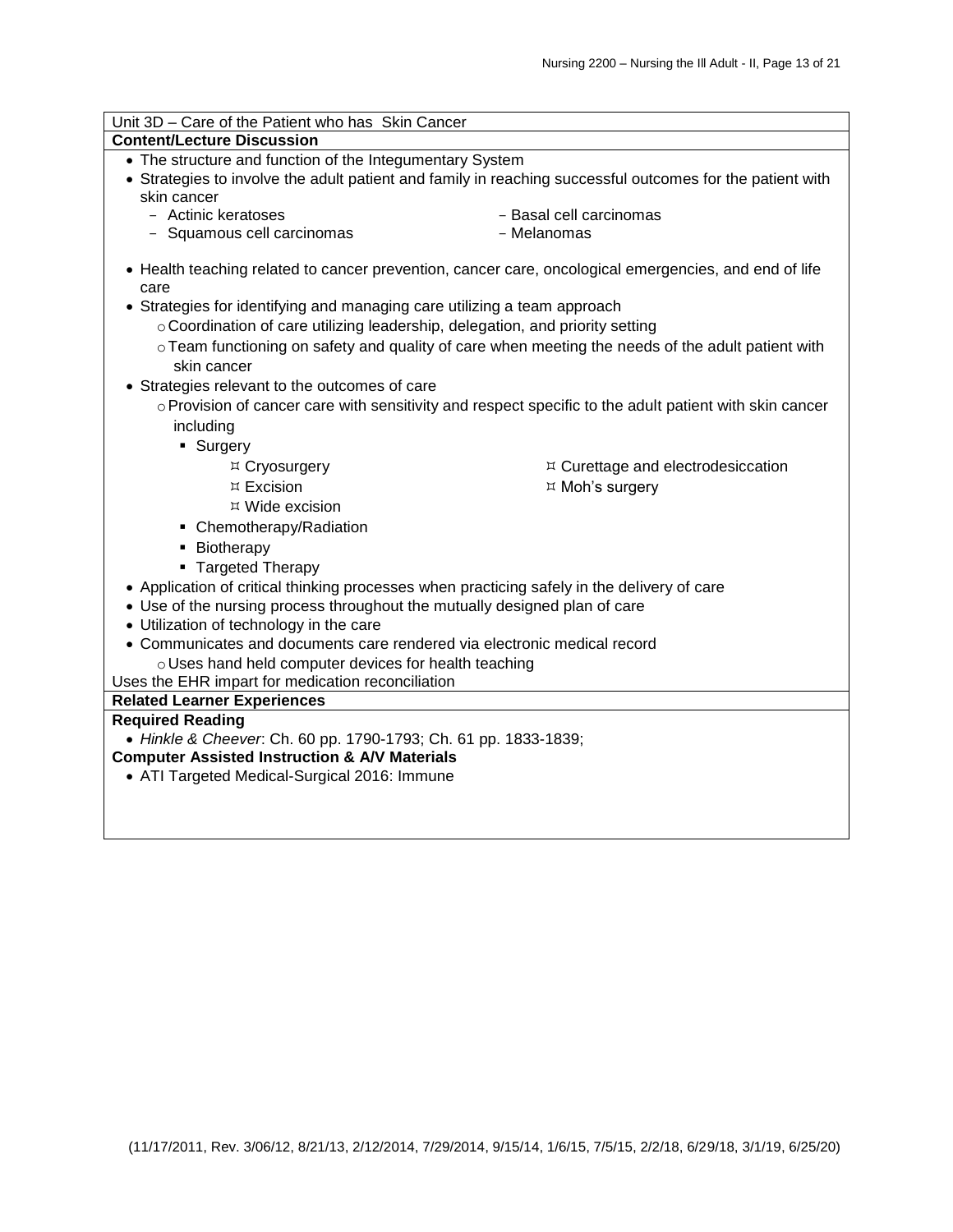| Unit 3E-Care of the Patient who has Renal Cancer                                                              |                                                                                                     |  |  |  |
|---------------------------------------------------------------------------------------------------------------|-----------------------------------------------------------------------------------------------------|--|--|--|
| <b>Content/Lecture Discussion</b>                                                                             |                                                                                                     |  |  |  |
| The structure and function of the Renal System<br>$\bullet$                                                   |                                                                                                     |  |  |  |
| $\bullet$                                                                                                     | Strategies to involve the adult patient and family in reaching successful outcomes for the patient  |  |  |  |
| with a Renal system cancer of the<br>Kidney                                                                   |                                                                                                     |  |  |  |
| <b>Bladder</b>                                                                                                |                                                                                                     |  |  |  |
| $\bullet$                                                                                                     | Health teaching related to cancer prevention, cancer care, oncological emergencies, and end of life |  |  |  |
| care                                                                                                          |                                                                                                     |  |  |  |
| Strategies for identifying and managing care utilizing a team approach<br>٠                                   |                                                                                                     |  |  |  |
| Coordination of care utilizing leadership, delegation, and priority setting<br>$\bullet$                      |                                                                                                     |  |  |  |
| $\bullet$                                                                                                     | Team functioning on safety and quality of care when meeting the needs of the adult patient with a   |  |  |  |
| Renal and Bladder cancer                                                                                      |                                                                                                     |  |  |  |
| Strategies relevant to the outcomes of care<br>$\bullet$                                                      |                                                                                                     |  |  |  |
| Provision of cancer care with sensitivity and respect specific to the adult patient with a Renal<br>$\bullet$ |                                                                                                     |  |  |  |
| System cancer including                                                                                       |                                                                                                     |  |  |  |
| Surgery                                                                                                       |                                                                                                     |  |  |  |
| Nephrectomy<br>$\bullet$                                                                                      | <b>Transurethral Resection</b>                                                                      |  |  |  |
| Renal Artery Embolization<br>$\bullet$                                                                        | Simple Cystectomy                                                                                   |  |  |  |
|                                                                                                               | <b>Radical Cystectomy</b><br>$\bullet$                                                              |  |  |  |
|                                                                                                               | <b>Cutaneous Urinary Diversions</b><br>$\bullet$                                                    |  |  |  |
|                                                                                                               | <b>Continent Urinary Diversions</b><br>$\bullet$                                                    |  |  |  |
| Combination Chemo and radiation therapies                                                                     |                                                                                                     |  |  |  |
| <b>BRM</b>                                                                                                    |                                                                                                     |  |  |  |
| Pain management.<br>$\bullet$                                                                                 |                                                                                                     |  |  |  |
| Application of critical thinking processes when practicing safely in the delivery of care<br>$\bullet$        |                                                                                                     |  |  |  |
| $\bullet$                                                                                                     | Use of the nursing process throughout the mutually designed plan of care                            |  |  |  |
| Utilization of technology in the care<br>$\bullet$                                                            |                                                                                                     |  |  |  |
| Communicates and documents care rendered via electronic medical record<br>$\bullet$                           |                                                                                                     |  |  |  |
| Uses hand held computer devices for health teaching<br>$\bullet$                                              |                                                                                                     |  |  |  |
| Uses the EHR impart for medication reconciliation<br>$\bullet$                                                |                                                                                                     |  |  |  |
|                                                                                                               |                                                                                                     |  |  |  |
|                                                                                                               |                                                                                                     |  |  |  |
| <b>Related Learner Experiences</b>                                                                            |                                                                                                     |  |  |  |
|                                                                                                               |                                                                                                     |  |  |  |
| <b>Required Reading</b>                                                                                       |                                                                                                     |  |  |  |
| <b>Computer Assisted Instruction &amp; A/V Materials</b>                                                      | • Hinkle & Cheever. Ch. 53, pp. 1548 - 1550, 1562 - 1565; Ch. 54, pp. 1575; Ch. 55, pp. 1637 - 1647 |  |  |  |
| • Ostomy care                                                                                                 |                                                                                                     |  |  |  |
| • ATI Targeted Medical-Surgical 2016: Immune                                                                  |                                                                                                     |  |  |  |
| <b>Case Study</b>                                                                                             |                                                                                                     |  |  |  |
| <b>Laboratory / Simulation Experience</b>                                                                     |                                                                                                     |  |  |  |
|                                                                                                               |                                                                                                     |  |  |  |
|                                                                                                               |                                                                                                     |  |  |  |
|                                                                                                               |                                                                                                     |  |  |  |
|                                                                                                               |                                                                                                     |  |  |  |
|                                                                                                               |                                                                                                     |  |  |  |
|                                                                                                               |                                                                                                     |  |  |  |
|                                                                                                               |                                                                                                     |  |  |  |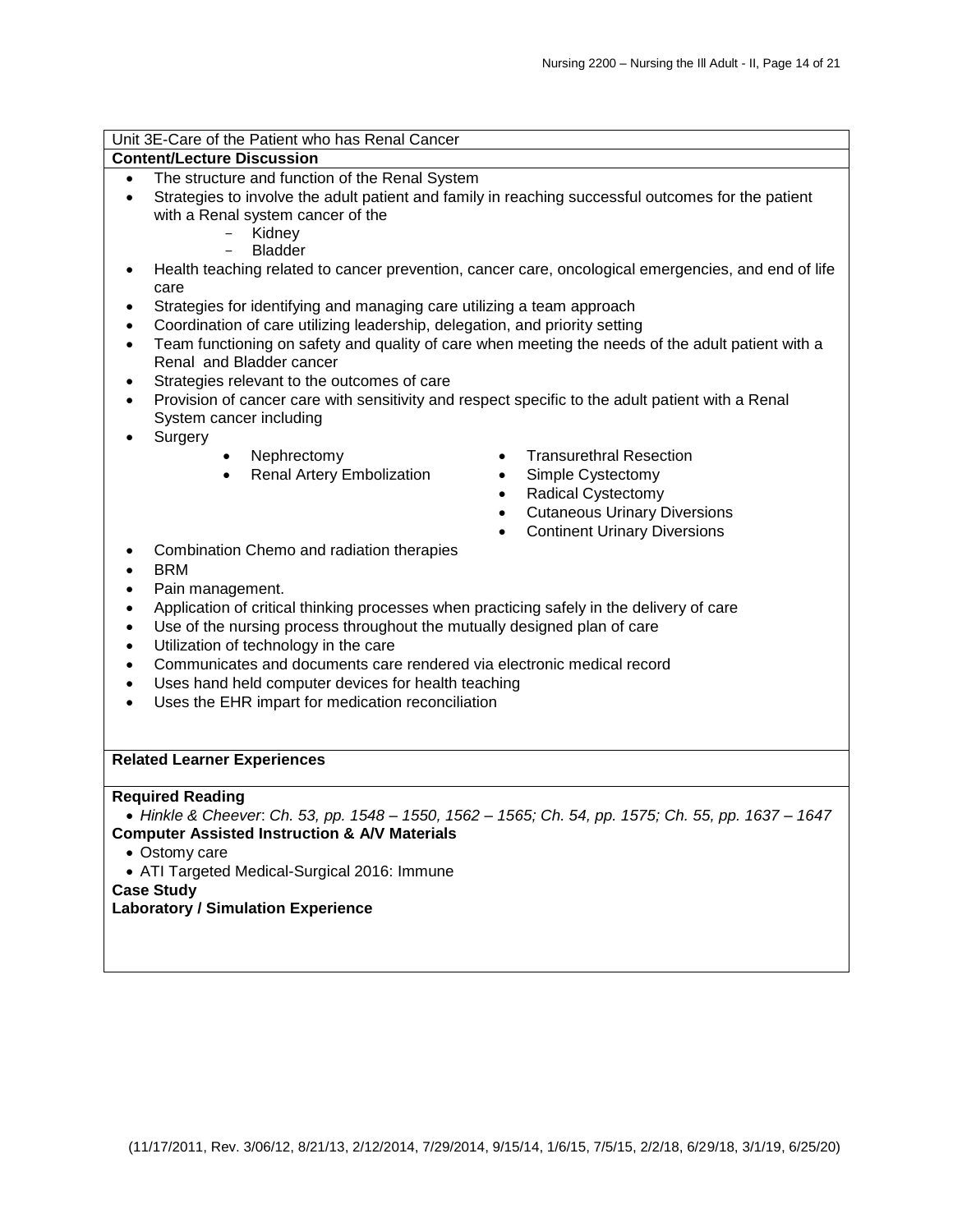| Unit 4A - Care of the Patient who has an Acute Neurological Disorder                                                                                                                                                                                                                                                                                                                                                                                                                                                                                                                                                                                                                     |                                                                                                                                                                                                                 |  |  |
|------------------------------------------------------------------------------------------------------------------------------------------------------------------------------------------------------------------------------------------------------------------------------------------------------------------------------------------------------------------------------------------------------------------------------------------------------------------------------------------------------------------------------------------------------------------------------------------------------------------------------------------------------------------------------------------|-----------------------------------------------------------------------------------------------------------------------------------------------------------------------------------------------------------------|--|--|
| <b>Content/Lecture Discussion</b>                                                                                                                                                                                                                                                                                                                                                                                                                                                                                                                                                                                                                                                        |                                                                                                                                                                                                                 |  |  |
| • The structure and function of the Neurological System:<br>o Review the Neurological System<br>an acute neurological disorder<br>o Neuro Overview / Assessment<br>o Head trauma<br>o Increased ICP<br>o Subdural & intracerebral hematomas<br>$\circ$ Cerebral herniation<br>$\circ$ CVA                                                                                                                                                                                                                                                                                                                                                                                                | • Strategies to involve the adult patient and family in reaching successful outcomes for the patient with<br>○ Brain tumors<br>• Supratentorial & infratentorial mass<br>lesions<br>o Infection<br>• Meningitis |  |  |
| • Health teaching related to the prevention, immediate treatment, management of emergencies,<br>management of sensory - motor deficits, and end of life care (brain death)<br>• Strategies for identifying and managing care utilizing a team approach<br>○ Coordination of care utilizing leadership, delegation, and priority setting<br>o Team functioning on safety & quality of care<br>• Strategies relevant to the outcomes of care<br>neurological disorder<br>• Emergency care<br>Medications<br>Surgery<br>٠                                                                                                                                                                   | ○ Provision of care with sensitivity and respect specific to the adult patient with an acute                                                                                                                    |  |  |
| ¤ Burr holes<br>¤ Sterotaxis<br>¤ Craniectomy<br>¤ Shunt procedures<br>¤ Cranioplasty<br>• Ongoing neuro monitoring<br>• Respiratory interventions<br>• Chemo and radiation therapies<br>$\blacksquare$ BRMs<br>• Pain management<br>• Application of critical thinking processes when practicing safely in the delivery of care<br>o Use of the nursing process throughout the mutually designed plan of care<br>• Utilization of technology<br>o Communication and documentation of care rendered via electronic medical record<br>o Uses hand held computer devices for health teaching.<br>o Uses the EHR to communicate and document care, and impart for medication reconciliation |                                                                                                                                                                                                                 |  |  |
| <b>Related Learner Experiences</b>                                                                                                                                                                                                                                                                                                                                                                                                                                                                                                                                                                                                                                                       |                                                                                                                                                                                                                 |  |  |
| <b>Required Reading</b><br>• Hinkle & Cheever: Ch. 65 pp. 1946-1971; Ch. 66 pp. 1972 - 1995, Ch. 67 pp. 2009 - 2031,<br>• Ch. 68 pp. 2033 - 2048, Ch. 69 pp. 2065 - 2068, Ch. 70 pp. 2091-2100<br><b>Computer Assisted Instruction &amp; A/V materials</b><br>• Michael Dunne: Subdural Hematoma<br>PDS scenarios Adult Health Nursing Concepts & Skills-Neurological<br>• Jim Brown: Neuro<br>• PDS scenarios Critical Care Health Nursing Concepts & Skills - Neurological<br>• Neuro Assess: Cerebellar function and reflexes<br>استنفا امضما المفا                                                                                                                                   |                                                                                                                                                                                                                 |  |  |

• Acute Head Injury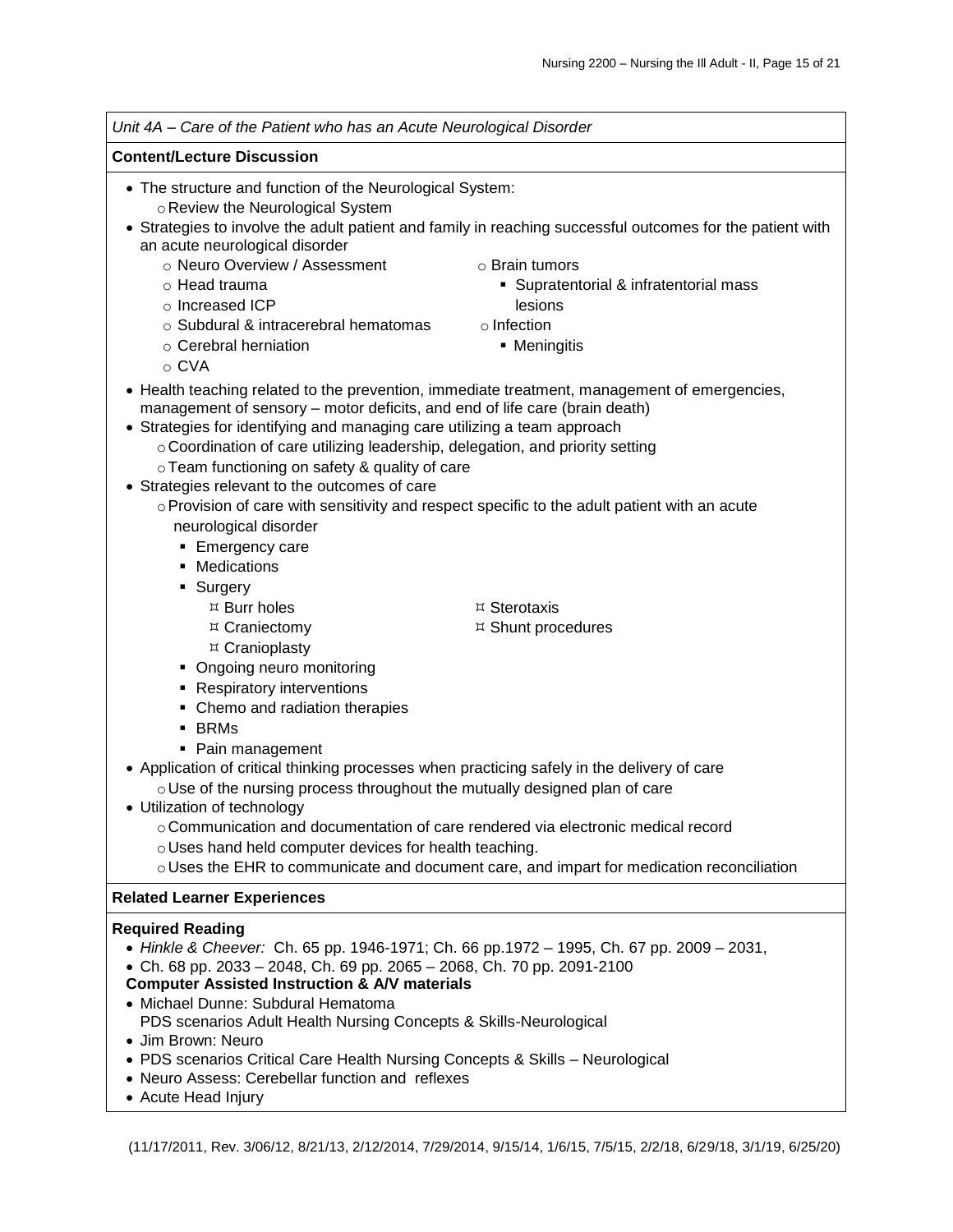*Unit 4A – Care of the Patient who has an Acute Neurological Disorder*

- Increased Intracranial Pressure
- Glasgow Coma Scale
- Acute Ischemic Stroke
- ATI Targeted Medical-Surgical 2016: Neurosensory and Musculoskeletal

#### **Case Study**

## **Lab/Simulation Experience**

Cerebrovascular Accident: Treatment, stabilization, and rehabilitation

- Head Trauma Model with Increased ICP
- Interprofessional CVA simulation

Practice and Learn Interactive Case Studies: From Lippincott's Interactive Studies in Medical- Surgical Nursing:

- Chapter 66: Management of Patients with Neurological Dysfunction o Increased Intracranial Pressure
- Chapter 67: Management of Patients with Cerebrovascular Disorders
	- o Ischemic Stroke
	- o Hemorrhagic Stroke

# **Clinical Experiences**

- Neuro Assessment
- Glasgow Coma Scale
- Cushing's Triad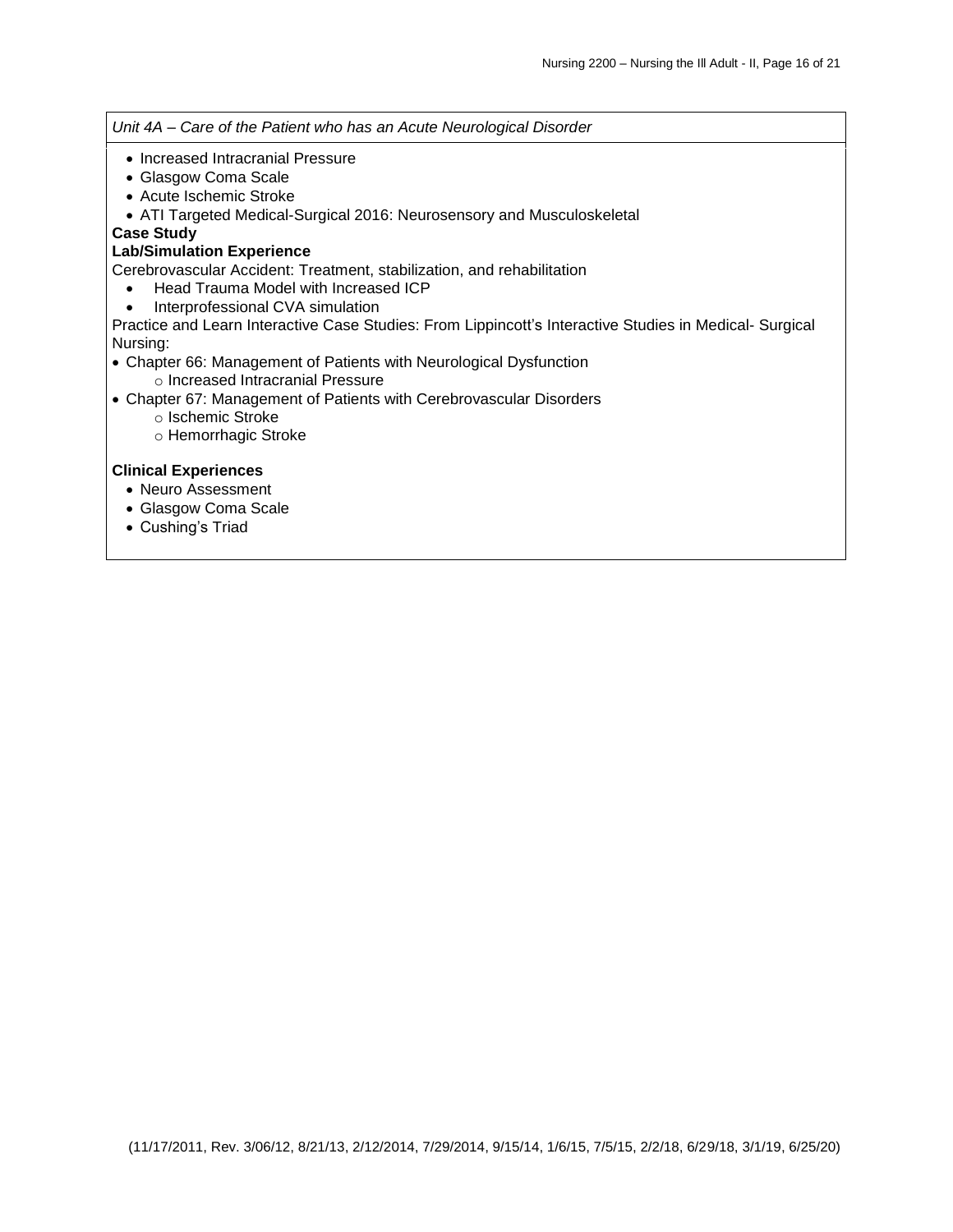

Nursing:

Chapter 69: Management of Patients with Neurologic Infections, Autoimmune Disorders and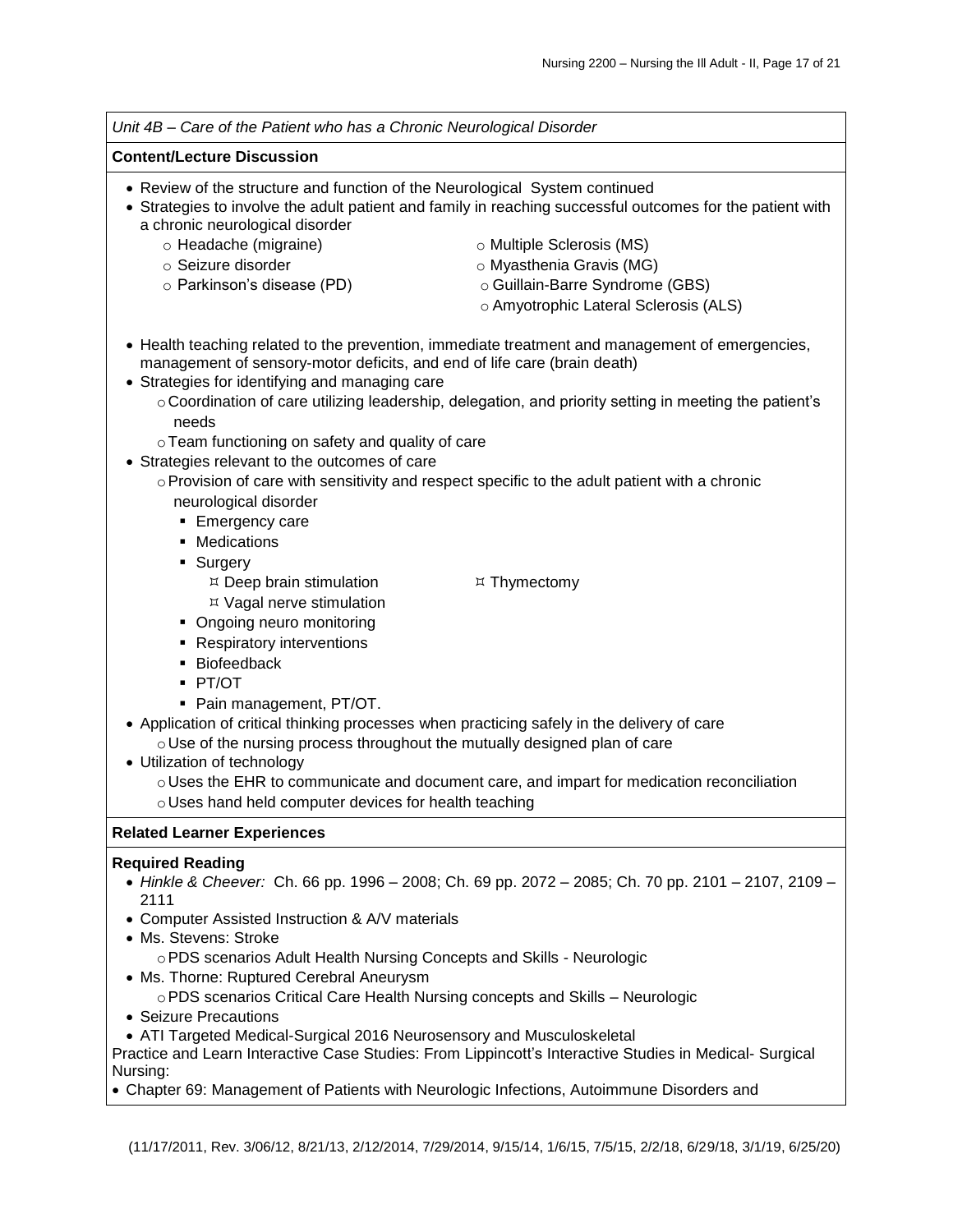*Unit 4B – Care of the Patient who has a Chronic Neurological Disorder*

Neuropathies

o Multiple Sclerosis

(11/17/2011, Rev. 3/06/12, 8/21/13, 2/12/2014, 7/29/2014, 9/15/14, 1/6/15, 7/5/15, 2/2/18, 6/29/18, 3/1/19, 6/25/20)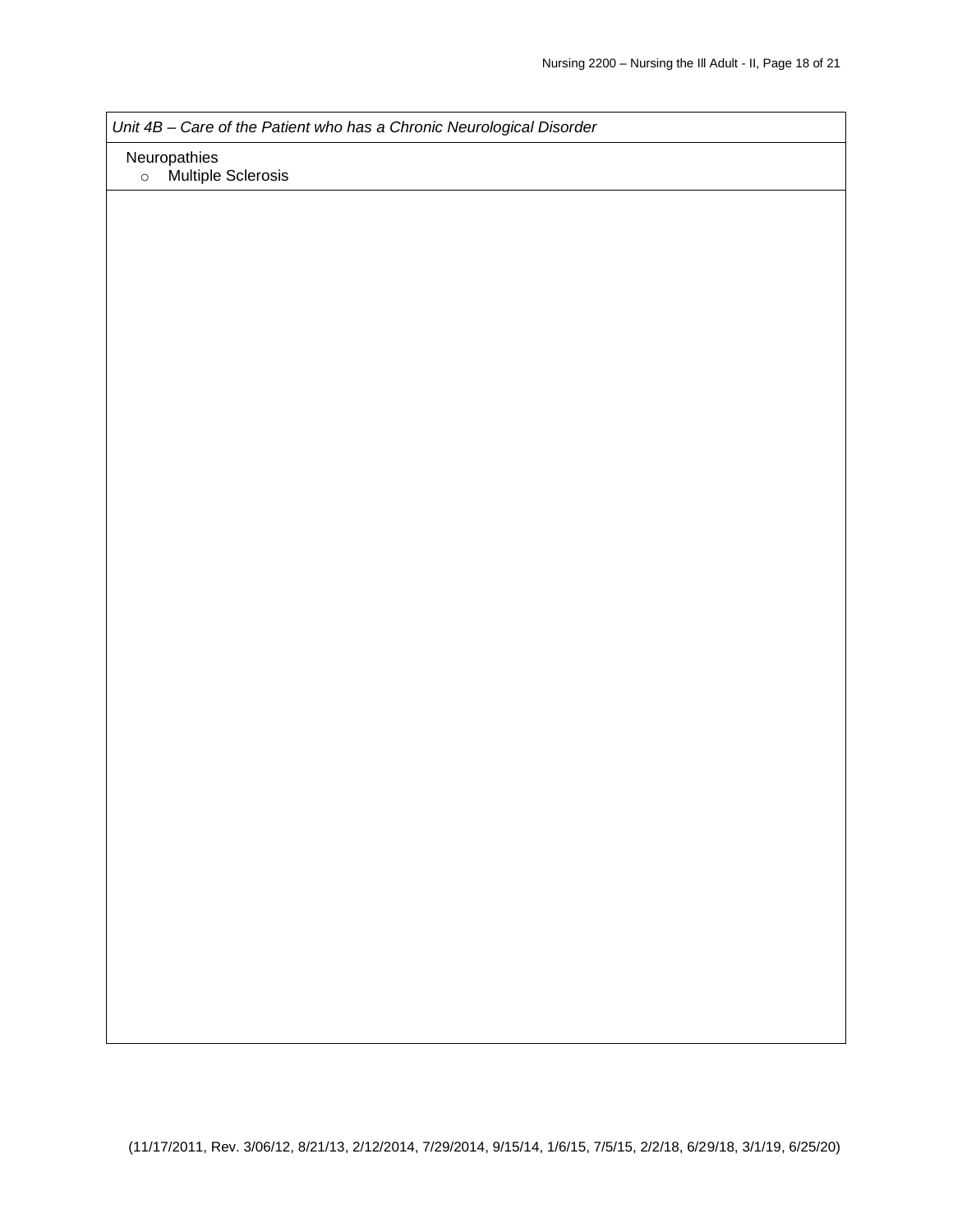| Unit 5 – Care of the Patient who has a Spinal Cord Injury / Connective tissue Disorder/Rehabilitation                                                                                                        |                                                                                                                                                                                                      |  |  |
|--------------------------------------------------------------------------------------------------------------------------------------------------------------------------------------------------------------|------------------------------------------------------------------------------------------------------------------------------------------------------------------------------------------------------|--|--|
| <b>Content/Lecture Discussion</b>                                                                                                                                                                            |                                                                                                                                                                                                      |  |  |
| • Review of the structure and function of the spinal column and musculoskeletal system<br>a spinal cord injury/joint disease/rehab                                                                           | • Strategies to involve the adult patient and family in reaching successful outcomes for the patient with                                                                                            |  |  |
| ○ Spinal cord injury<br>o Degenerative Joint Disease (DJD)<br>Total Knee Arthroplasty (TKA)                                                                                                                  | Inflammatory arthritis:<br>$\circ$<br>Rheumatoid Arthritis (RA)<br><b>Gouty Arthritis</b>                                                                                                            |  |  |
| $\circ$ Arthritis:<br>Osteoarthritis (OA)<br>$\circ$                                                                                                                                                         | Systemic Lupus Erythematosus (SLE)<br>$\circ$                                                                                                                                                        |  |  |
| disease<br>• Strategies for identifying and managing care                                                                                                                                                    | • Health teaching related to the prevention, immediate treatment, management of emergencies,<br>management of sensory-motor deficits for patients with a spinal cord injury, joint or rehabilitative |  |  |
| rehabilitative related needs for the adult patient                                                                                                                                                           | o Coordination of care utilizing leadership, delegation, and priority setting in meeting the                                                                                                         |  |  |
| spinal cord injury/joint disease/rehab.<br>• Strategies relevant to the outcomes of care                                                                                                                     | ○ Team functioning on safety and quality of care when meeting the needs of the adult patient with a                                                                                                  |  |  |
| injury/joint disease/rehab including                                                                                                                                                                         | ○ Provision of care with sensitivity and respect specific to the adult patient with a spinal cord                                                                                                    |  |  |
| • Emergency care<br>¤ Ventilation                                                                                                                                                                            | ¤ Spinal shock                                                                                                                                                                                       |  |  |
| $\n  l$ Intubation<br>o Medication<br>$\circ$ Surgery                                                                                                                                                        | ¤ Autonomic dysreflexia                                                                                                                                                                              |  |  |
| • Halo traction<br>o Ongoing neuro monitoring                                                                                                                                                                | • Cervical tongs                                                                                                                                                                                     |  |  |
| o Respiratory interventions<br>o Pain management                                                                                                                                                             |                                                                                                                                                                                                      |  |  |
| o Referral/community resources.<br>• Application of critical thinking processes when practicing safely in the delivery of care<br>o Use of the nursing process throughout the mutually designed plan of care |                                                                                                                                                                                                      |  |  |
| • Utilization of technology in the care<br>o Uses the EHR to communicate, document care, and impart for medication reconciliation.<br>o Uses hand held computer devices for health teaching.                 |                                                                                                                                                                                                      |  |  |
| <b>Required Reading</b><br>$-2063$                                                                                                                                                                           | • Hinkle & Cheever: Ch. 38 pp. 1082 - 1093; 1093-1100; 1104 - 1106, 1107 - 1108; Ch. 68 pp. 2048                                                                                                     |  |  |
| <b>Case Study</b><br><b>Laboratory/Simulation Experiences</b><br>• ATI Targeted Medical-Surgical 2016: Neurosensory and Musculoskeletal<br>Nursing                                                           | Traumatic Spinal Cord Injury: Cervical collar, neuro and cardiac assessment, logrolling, spinal shock                                                                                                |  |  |
| Practice and Learn Interactive Case Studies: From Lippincott's Interactive Studies in Medical- Surgical<br>• Chapter 38: Assessment and Management of Patients with Rheumatic Disorders                      |                                                                                                                                                                                                      |  |  |

o Osteoarthritis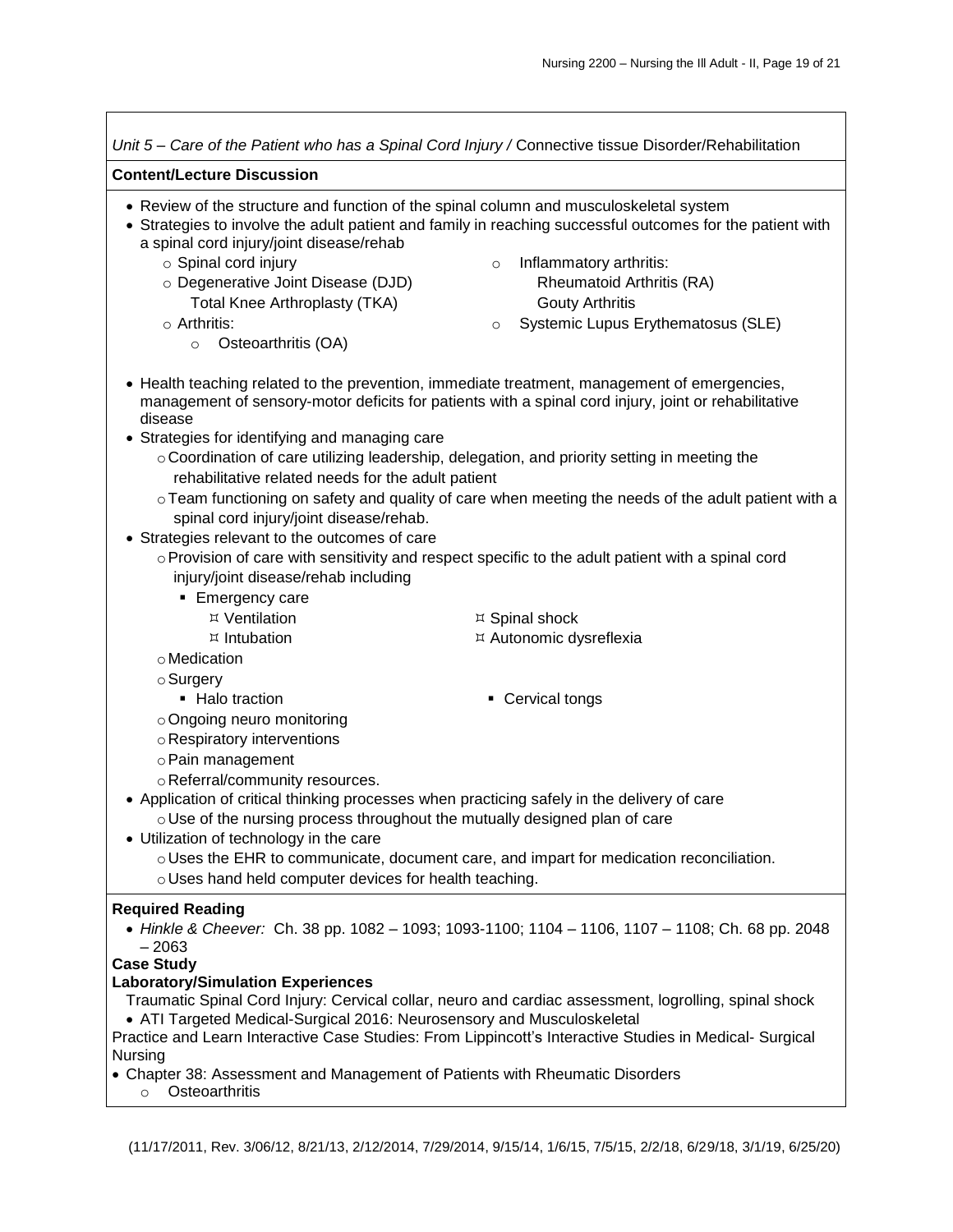*Unit 4B – Care of the Patient who has a Chronic Neurological Disorder*

- o Systemic lupus erythematous
- Chapter 68: Management of Patients with Neurologic Trauma o Acute Spinal Cord Injury